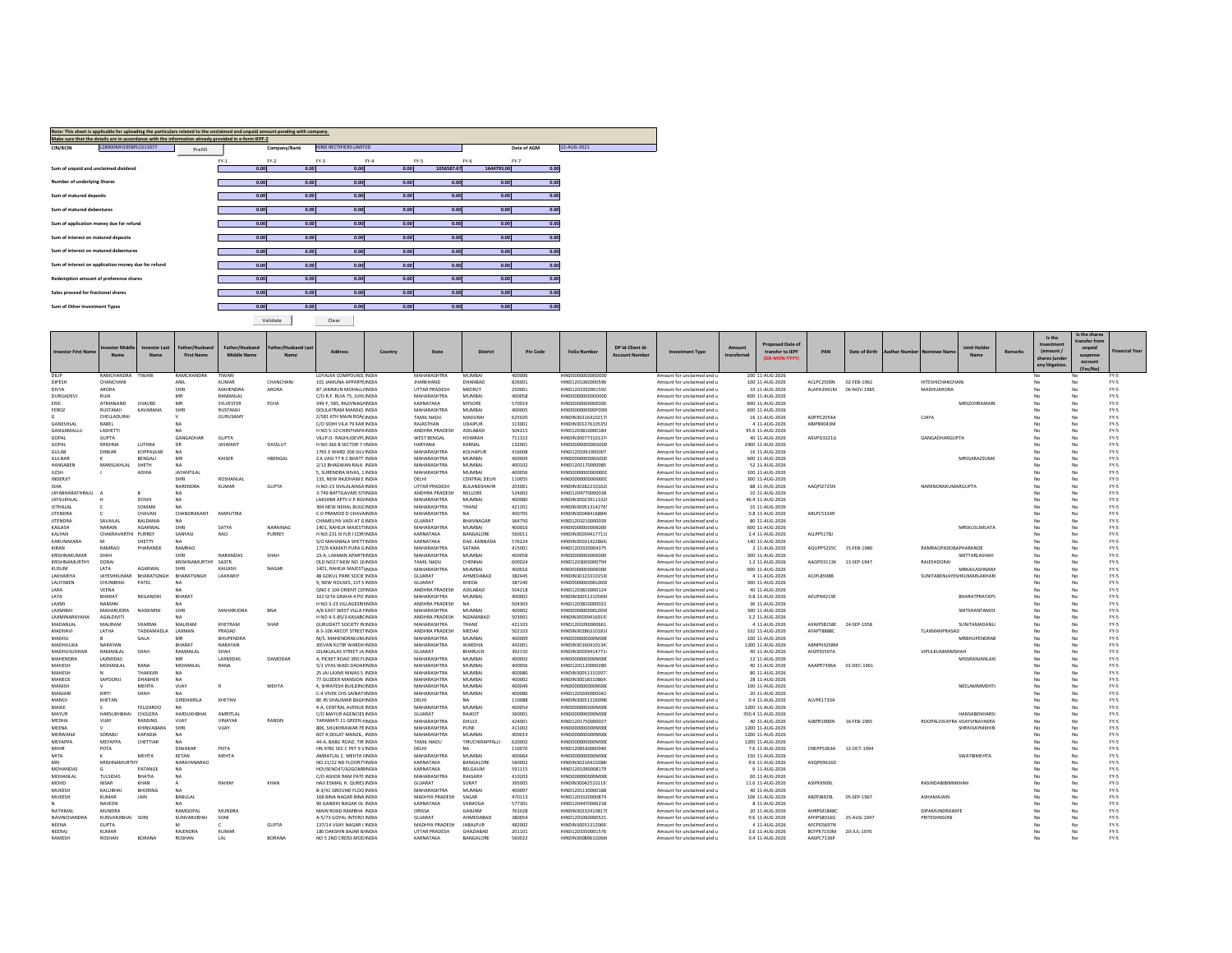| <b>RAMESH</b><br><b>RAMESH</b><br>RAVI |                            |                       |                            |                    |                |                                                     |                               |                     |                  |                                        |                                                          |                                   |                        |             |                                          |           |    |              |
|----------------------------------------|----------------------------|-----------------------|----------------------------|--------------------|----------------|-----------------------------------------------------|-------------------------------|---------------------|------------------|----------------------------------------|----------------------------------------------------------|-----------------------------------|------------------------|-------------|------------------------------------------|-----------|----|--------------|
|                                        |                            | <b>MENON</b>          | NA                         |                    |                | NO 37 DEVI NIVASAM : INDIA                          | TAMIL NADU                    | COIMBATORE          | 641008           | HINDIN30023910594                      | Amount for unclaimed and u                               | 80 11-AUG-2026                    |                        |             |                                          |           |    |              |
|                                        | ULLAIL                     |                       | VIJAYAPAL                  |                    |                | NURSES QUARTERS GRINDIA                             | ANDHRA PRADESH                | KURNOOL             | 518503           | HINDIN30102220481                      | Amount for unclaimed and u                               | 40 11-AUG-2026                    | AAEPU1397A             |             | <b>ANIKARRAHAM</b>                       | No        |    | FY-5         |
|                                        | PRAVEEN                    | KUMAR                 | RAVI                       | PAPU               | KUTTYILLA      | 30 B G POCKT MAROD INDIA                            | CHHATTISGARH                  | DURG                | 490006           | HIND1304140000666                      | Amount for unclaimed and u                               | 120 11-AUG-2026                   | AEZPK9720J             | 06-JUL-1970 | REETAPRAVEEN                             | No        |    | $FY-5$       |
| RAVINDRA                               | GANESHNATH                 | NARVE                 |                            |                    |                | SHALINI VISHWA S.NO INDIA                           | MAHARASHTRA                   | PUNE                | 411046           | HINDIN30364710008                      | Amount for unclaimed and u                               | 40 11-AUG-2026                    |                        |             |                                          |           |    | $FY-5$       |
| RAYES                                  | <b>ALAM</b>                |                       | LATIF                      | MIAN               |                | 99 PROJECT OFFICE MI INDIA                          | <b>IHARKHAND</b>              | HAZARIRAGE          | 825314           | HIND1304140004455                      | Amount for unclaimed and u                               | 24.8 11-AUG-2026                  | AHZPA0374M             | 16-JUL-1971 | ΖΟΗΒΑΕΔΤΜΑ                               | No        |    | $FY-5$       |
| RIMPI                                  | GARKHEL                    |                       |                            |                    |                | C 7 SHADHANA COLON INDIA                            | UTTAR PRADESH                 | BAREILLY            | 243001           | HINDIN301186201319                     | Amount for unclaimed and u                               | 40 11-AUG-2026                    |                        |             |                                          | No        |    | $FY-5$       |
| RIYAZ                                  |                            |                       | KUNHAMU                    | KURUKAN            |                | <b>RIYAZ MANZIL ADINHAINDIA</b>                     | <b>KFRALA</b>                 | KASARGODE           | 671329           | HINDIN30039417511                      | Amount for unclaimed and u                               | 79.2 11-AUG-2026                  | ASYPR1062E             |             |                                          | No        |    | $FY-5$       |
|                                        | PRAMILA                    | RAI                   | <b>WO</b>                  | <b>LATE</b>        | MRKSS          | 12/643 OLD GOVT HSUNDIA                             | ANDHRA PRADESH                | NELLORE             | 524002           | HIND0000000005000                      | Amount for unclaimed and u                               | 1200 11-4UG-2026                  |                        |             |                                          | No        | No | FY-5         |
| SACHCHIDANAND                          | SINGH                      |                       | <b>BUDHAM</b>              | SINGH              |                | Q NO F-196 OCC COLO INDIA                           | ANDHRA PRADESH                | ADILABAD            | 504218           | HINDIN30286310085                      | Amount for unclaimed and u                               | 40 11-AUG-2026                    | ADKPS8515P             |             | GEETADEVI                                | No        | No | $FY-5$       |
| SAILENDRA                              | LALL                       | SEAL                  | LATE                       | DR                 | <b>HLSEAL</b>  | 44. SIKDARPARA STREEINDIA                           | <b>WEST BENGAL</b>            | CALCUTTA            | 700007           | HIND000000000S000                      | Amount for unclaimed and u                               | 4 11-AUG-2026                     | ABDPS6073K             |             |                                          | No        | No | $FY-5$       |
| SAJJANKUMAR                            | GUPTA                      |                       | SHRI                       | KANTA              | PRASADGU       | ADARSH NAVJEEVAN CINDIA                             | MAHARASHTRA                   | MUMBAI              | 400006           | HIND0000000005000                      | Amount for unclaimed and u                               | 400 11-AUG-2026                   |                        |             |                                          |           |    | $FY-5$       |
| SANDEER                                | GAWANDE                    |                       |                            |                    |                | S NO 191 SEC NO 29 PHNDIA                           | MAHARASHTRA                   | PUNE                | 411044           | HINDIN30045014100                      | Amount for unclaimed and u                               | 32.8 11-AUG-2026                  |                        |             |                                          |           |    | $FY-5$       |
|                                        |                            |                       |                            |                    |                |                                                     |                               |                     |                  |                                        |                                                          |                                   |                        |             |                                          |           |    |              |
| SANDEEP                                | MAHESHBHAI                 | JOSHI                 | MAHESHBHAI                 |                    |                | STUTI 138 GUNATIT N/ INDIA                          | GUJARAT                       | RAJKOT              | 360004           | HIND1201800000256                      | Amount for unclaimed and u                               | 100 11-AUG-2026                   | <b>AEEPJ4407N</b>      | 16-OCT-1975 | NIRALISANDEEPBHAIJOSH                    |           |    | $FY-5$       |
| SANGEETA                               | <b>GUPTA</b>               |                       | DEVESH                     | GUPTA              |                | S-251 PANCHSEEL PAR INDIA                           | DELHI                         | SOUTH DELH          | 110017           | HINDIN30061010606                      | Amount for unclaimed and u                               | 16 11-AUG-2026                    | AFNPG9298              |             | DEVESHGUPTA                              | No        |    | $FY-5$       |
| SANJAY                                 | KUMAR                      | ΙΔΚΗΩΤΙΥΔ             |                            |                    |                | 22-5-792/1 BALAJI TEN INDIA                         | ANDHRA PRADESH                | HYDERARAD           | 500002           | HIND1205450000133                      | Amount for unclaimed and u                               | 12.8 11-AUG-2026                  |                        |             |                                          | No        |    | $PV-S$       |
| SANJAY                                 | NATHANI                    |                       |                            |                    |                | H NO 27/287 K BAIRACINDIA                           | MADHYA PRADESH                | BHOPAL              | 462030           | HINDIN30045013283                      | Amount for unclaimed and u                               | 12 11-AUG-2026                    |                        |             |                                          | No        |    | FY-5         |
| SHAKUNTALA                             | SHRIDHAR                   | DANDEKAR              | <b>NA</b>                  |                    |                | PLOT NO. 5. DATTA NINDIA                            | MAHARASHTRA                   | THANE               | 421203           | HIND000000000S000                      | Amount for unclaimed and u                               | 1200 11-AUG-2026                  |                        |             |                                          | No.       | No | $FY-5$       |
| SHANTABEN                              | BABULAL                    |                       | <b>SHRI</b>                | BABULAL            |                | MOTA FALIA RANDER ! INDIA                           | GUJARAT                       | SURAT               | 395005           | HIND0000000005000                      | Amount for unclaimed and u                               | 300 11-AUG-2026                   |                        |             | SHRINARESHKUN                            | No.       |    | $FY-5$       |
| SHANTU                                 | SEN                        |                       | CHITTA                     | RANJAN             | SEN            | WEST BHUBABBAN CH INDIA                             | TRIPURA                       | NORTH TRIPURA       | 799001           | HINDIN30125028985                      | Amount for unclaimed and u                               | 0.4 11-AUG-2026                   | AZKPS8033Q             |             |                                          | No        | No | $FY-5$       |
| SHEILA                                 | JAYANT                     | SAMPAT                | JAYANT                     |                    | SAMPAT         | 704/B LENNIE 4TH CRC INDIA                          | MAHARASHTRA                   | <b>MUMBA</b>        | 400053           | HINDIN30047641526                      | Amount for unclaimed and u                               | 120 11-AUG-2026                   | AAWPS1550K             |             | ANVIMEHTA<br>JAYANTGOVINDE               | No        |    | $FY-5$       |
| SHEKHAF                                | SHRIKRISHNA                | AMRAOTIKAR            | <b>SHRIKRISHN</b>          | RAJARAM            |                | VRUNDAWAN NEAR IC INDIA                             | MAHARASHTRA                   | AKOLA               | 444001           | HIND1203840001223                      | Amount for unclaimed and u                               | 50 11-AUG-2026                    | ASPPA9866P             | 15-MAR-1981 | <b>SHAMALISHEKHARAMRAOTIKAR</b>          | No        |    | FY-5         |
| SHRIRAM                                | NARAYAN                    | <b>ANIKHIND</b>       |                            |                    |                | SHRIALANKAR MUDHC INDIA                             | KARNATAKA                     | <b>BUAPUR</b>       | 587301           | HINDIN30088813753                      | Amount for unclaimed and u                               | 88 11-AUG-2026                    | AALPA1418P             |             | SHRINIVASSANIKI LAXMISHRIRAMA            | No        |    | $FY-5$       |
| SONAL                                  | TRIBHLIVANDAS CHAWDA       |                       | TRIRHI IWANDAS             | CHAWDA             |                | FLAT NO. 1404 14TH FUNDIA                           | MAHARASHTRA                   | MUMBAL              | 400068           | HINDIN30021421806                      | Amount for unclaimed and u                               | 2.11-AUG-2026                     | ACDPW1713H             |             |                                          | No        | No | FY-5         |
|                                        |                            |                       |                            |                    |                |                                                     |                               |                     |                  |                                        |                                                          |                                   |                        |             |                                          |           |    |              |
| SPURTI                                 | SACHIN                     | ADSUL                 | NA                         |                    |                | S NO 22 GANRAJ CLASHNDIA                            | MAHARASHTRA                   | PUNE                | 411043           | HIND1201330000523                      | Amount for unclaimed and u                               | 18.8 11-AUG-2026                  |                        |             |                                          | No        | No | FY-5         |
| STATE                                  | BANK                       | OFINDIAPERSON/ NA     |                            |                    |                | STATE BANK OF INDIA INDIA                           | MAHARASHTRA                   | MUMBAI              | 400023           | HINDIN30611490015                      | Amount for unclaimed and u                               | 300 11-AUG-2026                   | AAACS8577K             |             |                                          | No        | No | FY-5         |
| STEVEN                                 | CRASTO                     |                       |                            |                    |                | AMEER HOUSE, 4TH FU INDIA                           | MAHARASHTRA                   | MUMBAI              | 400039           | HIND0000000005000                      | Amount for unclaimed and u                               | 600 11-AUG-2026                   |                        |             |                                          | No        | No | $FY-5$       |
| SUDAM                                  | HARI                       | <b>BHOIF</b>          | HAR                        |                    |                | GOKARNA JAI HIND CC INDIA                           | MAHARASHTRA                   | THANE               | 421202           | HIND1203320000573                      | Amount for unclaimed and u                               | 60 11-AUG-2026                    | AAWPB0741M 01-DEC-1945 |             |                                          | No        |    | $FY-5$       |
| SUDARSHAM                              | KUMAR                      | MONGA                 | SATISH                     | <b>KUMAR</b>       | MONGA          | 28 C BLOCK NAI MAND INDIA                           | HARYANA                       | SIRSA               | 125055           | HINDIN30177413714                      | Amount for unclaimed and u                               | 8 11-AUG-2026                     | AAWPM7270.             |             | PREETIMONG/                              | No        |    | $FY-5$       |
| <b>SUIATHA</b>                         | <b>NAGENDRA</b>            |                       |                            |                    | NAGENDRA       | NO 836 10TH MAIN BT INDIA                           | KARNATAKA                     | BANGALORE           | 560076           | HINDIN30323710023                      | Amount for unclaimed and u                               | 8 11-AUG-2026                     | ACWPN8244R             |             | TVNAGENDRA                               | No        |    | $FY-5$       |
| SUKANYA                                |                            |                       | <b>NA</b>                  |                    |                | 16-1-24/381 LCH COLC INDIA                          | ANDHRA PRADESH                | NA                  | 500059           | HIND1203070000186                      | Amount for unclaimed and u                               | 200 11-AUG-2026                   |                        |             |                                          | No        | No | $FY-5$       |
| <b>SULOCHANA</b>                       |                            | RUPANI                | SHRI                       | <b>LACHHMANDAS</b> | <b>GR</b>      | 7 IFFVAN SATYAKAM 'INDIA                            | MAHARASHTRA                   | MUMBAL              | 400050           | HIND0000000005000                      | Amount for unclaimed and u                               | 300 11-4UG-2026                   |                        |             | SHRILACHHMAND                            | No        | No | FY-5         |
| SULOCHANA                              |                            | RUPANI                | LATE                       | LACHHMANDAS        | G              | C/O. MAHESH K. SACH INDIA                           | MAHARASHTRA                   | <b>MUMBAI</b>       | 400016           | HIND000000000S000                      | Amount for unclaimed and u                               | 150 11-AUG-2026                   |                        |             | <b>JAGDISHLRUPANI</b>                    | No        | No | $FY-5$       |
| STINIT                                 | SARIN                      |                       |                            |                    |                | C-7. MAHARANI BAGH INDIA                            | DELHI                         | SOUTH DELH          | 110065           | HIND0000000005000                      | Amount for unclaimed and u                               | 100 11-AUG-2026                   |                        |             |                                          | No        | No | FY-5         |
| NEETA                                  | PAWANKUMAR GOENKA          |                       | <b>NA</b>                  |                    |                | 402/293 SILICON CITY INDIA                          | MADHYA PRADESH                | <b>INDORE</b>       | 452012           | HIND1201090003865                      | Amount for unclaimed and u                               | 4 11-AUG-2026                     |                        |             |                                          | No        | No | $FY-5$       |
| NIKHIL                                 | JAISWAL                    |                       | <b>GHANSHYAM</b>           | PRASAD             | JAI            | 471 VILL POST BABURI INDIA                          | <b>UTTAR PRADESH</b>          | CHANDAUL            | 232102           | HINDIN30302869356                      | Amount for unclaimed and u                               | 12 11-AUG-2026                    | <b>AUWPJ47320</b>      |             |                                          |           |    | $FY-5$       |
| NILESH                                 | DILIP                      | SABOO                 | DILIPKUMAR                 |                    | SABOO          | SABOO SADAN OPP M.INDIA                             | MAHARASHTRA                   | AMRAOTI             | 444605           | HINDIN30088814917                      | Amount for unclaimed and u                               | 120 11-AUG-2026                   | APPPS6831R             |             |                                          | No        |    | $FY-5$       |
| NIRANIAN                               | DASS                       | BANSAL                |                            |                    |                | 2499 HARGOLAL ROAD INDIA                            | HARYANA                       | AMBALA              | 133001           | HIND000000000N000                      | Amount for unclaimed and u                               | 600 11-AUG-2026                   |                        |             |                                          | No        | No | $FY-5$       |
| NIRMAL                                 | PRATAPRAL                  |                       | PRATAPRAL                  | $\mathbf v$        | <b>MEHTA</b>   | A/502PADMAVATI NA(INDIA                             | <b>MAHARASHTRA</b>            | MUMBAI              |                  |                                        |                                                          |                                   |                        |             | SONALNMEHTA                              |           |    | $FY-5$       |
| OMPRAKASH                              | SHARMA                     | MEHTA                 |                            |                    |                |                                                     | HARYANA                       |                     | 400080<br>126101 | HIND1201090003527<br>HIND0000000000000 | Amount for unclaimed and u                               | 100 11-AUG-2026                   | AGHPM9603G 31-MAY-1969 |             |                                          | No        |    |              |
|                                        |                            |                       |                            |                    |                | M/S. SHARMA AUTOM INDIA                             |                               | <b>IIND</b>         |                  |                                        | Amount for unclaimed and u                               | 600 11-AUG-2026                   |                        |             |                                          | No        | No | $FY-5$       |
|                                        | <b>FLANGOVAN</b>           |                       |                            |                    |                | NO. 200 - WEST NASLS INDIA                          | <b>TAMIL NADLL</b>            | <b>MADURAL</b>      | 625001           | HINDIN302164102118                     | Amount for unclaimed and u                               | 6.11-AUG-2026                     |                        |             |                                          | No        | No | FY-5         |
|                                        | RAJASHEKHAR                |                       |                            |                    |                | FLAT NOL 5/8 J V S L T INDIA                        | KARNATAKA                     | BELLARY             | 583123           | HINDIN30192610840                      | Amount for unclaimed and u                               | 2 11-AUG-2026                     |                        |             |                                          | No        | No | $FY-5$       |
| PARULBEN                               | PRAGNESHKUMA SHAH          |                       | PRAGNESHKUMAR SHAI         |                    |                | 3415/2 REVADASNI PO INDIA                           | GUJARAT                       | ANAND               | 380001           | HINDIN30148510275                      | Amount for unclaimed and u                               | 2.4 11-AUG-2026                   | BGYPS2847E             |             | PRAGNESHBSHAH                            | No        | No | $FY-5$       |
| PATEL                                  | ANAND                      | BHAVANJI              |                            |                    |                | SHIV SHAKTI 5/A BHAN INDIA                          | GUJARAT                       | KUCHCHH             | 370001           | HINDIN30097411583                      | Amount for unclaimed and u                               | 20 11-AUG-2026                    |                        |             |                                          | No        |    | $FY-5$       |
| PATEL                                  | NIRAJKUMAR                 | KESHUBHA              | KESHUBHA                   | AMBABHA            |                | B 2/23 MADHUVRUND INDIA                             | GUJARAT                       | AHMEDABAD           | 380061           | HIND00000000P000                       | Amount for unclaimed and u                               | 100 11-AUG-2026                   |                        |             |                                          |           |    | $FY-5$       |
| PATEL                                  | VIPUL                      | TULSIDAS              | TULSHIDAS                  | RAMANRHA           |                | MUKHIVAS AT. PO. AD INDIA                           | GUJARAT                       | <b>GANDHI NAGAR</b> | 382421           | HINDIN30246110055                      | Amount for unclaimed and u                               | 8 11-AUG-2026                     |                        |             | PATELPRAVINAL                            |           |    | $FY-5$       |
| PATIL                                  | RHARATI                    | SUDHAKAR              | SURHASH                    | <b>MAHADU</b>      | PATIL          | PAWARWADI NEAR HAINDIA                              | MAHARASHTRA                   | <b>JAI GAON</b>     | 424101           | HINDIN30220111076                      | Amount for unclaimed and u                               | 40 11-AUG-2026                    | RDAPP9410N             |             | SUDHAKARPATI                             | No        | No | $FY-5$       |
| PEARLIN                                | ROCKEY                     |                       |                            |                    |                | 4/747 CHERLIPLILLY HC INDIA                         | <b>KFRALA</b>                 | <b>FRNAKLILAM</b>   | 683104           | HINDIN30023914564                      | Amount for unclaimed and u                               | 60 11-AUG-2026                    |                        |             |                                          | No        | No | $FY-5$       |
| PEEYUSH                                | JAIN                       |                       | <b>NA</b>                  |                    |                | HOUSE NO- 8/1152 JAI INDIA                          | UTTAR PRADESH                 | SAHARANPUR          | 247001           | HINDIN30231610103                      | Amount for unclaimed and u                               | 25.6 11-AUG-2026                  |                        |             |                                          | No        | No | FY-5         |
| PISHORILAL                             | <b>JAIN</b>                |                       | NA                         |                    |                | 223. TEXTILE CLERKS C INDIA                         | MADHYA PRADESH                | NA                  | 452003           | HIND000000000P000                      | Amount for unclaimed and u                               | 600 11-AUG-2026                   |                        |             |                                          | No.       | No | $FY-5$       |
| PIYUESH                                | BHANDAR                    |                       |                            |                    |                | 75 IIIRD FLOOR BACK PINDIA                          | DELHI                         |                     | 110087           | HINDIN30177413686                      | Amount for unclaimed and u                               | 8 11-AUG-2026                     |                        |             |                                          | No.       | No | $FY-5$       |
| PRABHASHANKA                           |                            | RAJYAGOR              | NARBHERAM                  |                    |                | <b>B-401 ABHISHEK APAR INDIA</b>                    | MAHARASHTRA                   | <b>NA</b>           | 401107           | HIND000000000P000                      | Amount for unclaimed and u                               | 100 11-AUG-2026                   |                        |             |                                          | No        | No | $FY-5$       |
| PRADEEP                                |                            |                       | SAHAB                      |                    | ASWAI          | H.NO.-243 SHYAMPUR INDIA                            |                               | DEHRADUM            | 249201           | HIND1202420000124                      | Amount for unclaimed and u                               | 10 11-AUG-2026                    | ADCPA6586C             | 17-OCT-1972 |                                          |           |    | $FY-5$       |
|                                        |                            | ASWAL                 |                            |                    |                |                                                     | Uttarakhand                   |                     |                  |                                        |                                                          |                                   |                        |             | RAJNIASWA                                | No        |    |              |
| PRADIP                                 | NAVIN                      | KHANDWALL             | SHRI                       | NAVIN              |                | C/O. INDIAN INSTITUTI INDIA                         | GUJARAT                       | AHMEDABAD           | 380019           | HIND000000000P000                      | Amount for unclaimed and u                               | 150 11-AUG-2026                   |                        |             | SMTANJALIPRAD                            | No        |    | FY-5         |
| PRAIAPATI                              | VASANTKUMAR                |                       | RAMARHAI                   | MAGANRHAI          |                | AT MANORPLIR TA HIN INDIA                           | GUIARAT                       | SARARKANTHA         | 383001           | HINDIN30051314846                      | Amount for unclaimed and u                               | 1.6 11-AUG-2026                   | AM7PP92740             |             | PRAIAPATIKANCHANRENV                     | No        | No | FY-5         |
| PRAMOD                                 | <b>IOSHI</b>               |                       | <b>MURLIDHAR</b>           | <b>IOSHI</b>       |                | COM SPASTARIA LAN INDIA                             | CHHATTISGARH                  | <b>NA</b>           | 495006           | HIND1304140004148                      | Amount for unclaimed and u                               | 8.11-4UG-2026                     | AFPPISOOSG             | 25-111-1955 | PRERNAIOSHI                              | No        | No | FY-5         |
| PRATAAPAGIRI                           | UDAY                       | BHASKAR               | <b>NA</b>                  |                    |                | PLOT 56 NAVODAYA O INDIA                            | ANDHRA PRADESH                | NA                  | 500072           | HINDIN30021412524                      | Amount for unclaimed and u                               | 30 11-AUG-2026                    |                        |             |                                          | No        | No | FY-5         |
| PRATHAMESH                             |                            | <b>KUMTA</b>          | NA                         |                    |                | B/4 JAIRAMESHWAR C INDIA                            | MAHARASHTRA                   | MUMBAI              | 400062           | HINDIN30051313696                      | Amount for unclaimed and u                               | 8 11-AUG-2026                     |                        |             |                                          | No        | No | FY-5         |
| PRAVEEN                                | KUMAR                      |                       |                            |                    |                | S/O SADHU POOJARY 1INDIA                            | KARNATAKA                     | DAK. KANNADA        | 574107           | HINDIN30021422847                      | Amount for unclaimed and u                               | 4 11-AUG-2026                     | CRRPK0608Q             |             | SADHUPOOJARY                             | No        | No | $FY-5$       |
| PUKHRAJ                                |                            |                       |                            |                    |                |                                                     |                               | NANDURBAR           | 425412           | HIND1201090000301                      | Amount for unclaimed and u                               | 20 11-AUG-2026                    |                        |             |                                          | No        |    | $FY-5$       |
|                                        |                            |                       | SADHU                      | POOJARY            |                |                                                     |                               |                     |                  |                                        |                                                          |                                   |                        |             |                                          |           |    | $FY-5$       |
|                                        | MULCHAND                   | JAIN                  | MR                         |                    |                | <b>GANPATI TEMPLE ROA INDIA</b>                     | MAHARASHTRA<br>MAHARASHTRA    | MUMBAL              |                  |                                        |                                                          |                                   |                        |             | <b>MRRHI IPENDRAF</b>                    |           |    | $FY-5$       |
| PURBAI                                 | KUNVARJI                   | GALA                  |                            | KUNVARJI           |                | M/S. MAHENDRAKUM INDIA                              |                               |                     | 400009           | HIND000000000P000                      | Amount for unclaimed and u                               | 100 11-AUG-2026                   |                        |             |                                          | No        |    |              |
| RAHUL                                  | DILIP                      | DANDEKAR              | DILIP                      |                    | DANDEKAR       | 6, GOVIND SADAN, SHI INDIA                          | MAHARASHTRA                   | MUMBAI              | 400028           | HIND000000000R000                      | Amount for unclaimed and u                               | 1200 11-AUG-2026                  |                        |             | MSKETKIDILIPDAI                          | No        | No |              |
| RAI                                    | KUMAR                      | <b>GLIPTA</b>         |                            |                    |                | 256 BAZAR NO.3 FERO INDIA                           | PUNIAR                        | NA                  | 152002           | HIND1201090000746                      | Amount for unclaimed and u                               | 40 11-AUG-2026                    |                        |             |                                          | No        | No | $FY-5$       |
| <b>RAIFSH</b>                          |                            | KHADAWALA             | MANSUKHLAL                 | KHADAWALA          |                | RAISAGAR 10-24 HARINDIA                             | MAHARASHTRA                   | MUMBAL              | 400010           | HIND000000000R000                      | Amount for unclaimed and u                               | 400 11-4UG-2026                   |                        |             | REKHARKHADAW                             | No        | No | FY-5         |
| RAJESHKUMAR                            | MAGANBHAI                  | BALAT                 | MAGANBHAI                  | BALAT              |                | DEV NAGAR BAROI RO INDIA                            | GUJARAT                       | <b>КUCHCHH</b>      | 370421           | HIND1202970000138                      | Amount for unclaimed and u                               | 40 11-AUG-2026                    | ADRPB1319D             | 18-NOV-1968 | LEENABENRAJESHBALAT                      | No        | No | $FY-5$       |
| RAJKUMARI                              |                            |                       |                            |                    |                | N-206, STREET NO, 5 GINDIA                          | DELHI                         | SOUTH DELHI         | 110048           | HIND000000000R000                      | Amount for unclaimed and u                               | 600 11-AUG-2026                   |                        |             |                                          | No        | No | FY-5         |
| RAKHI                                  | MANGESH                    | KELA                  |                            |                    |                | C-3 /24/8 GAJANAN N/INDIA                           | <b>MAHARASHTRA</b>            | AURANGABAD          | 431005           | HIND1201090001539                      | Amount for unclaimed and u                               | 40 11-AUG-2026                    |                        |             |                                          | No        |    | $FY-5$       |
| RAKSHAPA                               | SINGH                      | TOMAR                 |                            |                    |                | MOHALLA RANIPURA I INDIA                            | MADHYA PRADESH                | GWALIOR             | 474003           | HIND1201130000338                      | Amount for unclaimed and u                               | 40 11-AUG-2026                    |                        |             |                                          |           |    | $FY-5$       |
| RAM                                    | LAL                        | SETH                  | SHRI                       | SALIGRAN           | SETH           | C/O. M/S. SETH SALES INDIA                          | PUNJAB                        | AMRITSAR            | 143001           | HIND00000000R000                       | Amount for unclaimed and u                               | 600 11-AUG-2026                   |                        |             |                                          |           |    | $FY-5$       |
| <b>AASTHA</b>                          | SITLANI                    |                       | HARPAI                     | SITLANI            |                | 536 DWARKA PURI CO INDIA                            | MADHYA PRADESH                | INDORE              | 452001           | HIND1203030000052                      | Amount for unclaimed and u                               | 10 11-AUG-2026                    | BSDPS7836Q             | 06-OCT-1978 | HARPALSITLAN                             | No        |    | $FY-5$       |
| ADITYA                                 |                            | <b>RAO</b>            | MURALI                     | RAO                |                | 8, SEA BIRD, 114, B.J. RINDIA                       | <b>MAHARASHTRA</b>            | <b>MUMBAI</b>       | 400050           | HIND0000000004000                      | Amount for unclaimed and u                               |                                   |                        |             | AAMODRAC                                 | No        |    | $FY-5$       |
| AMAR                                   | UDDHAVRAO                  | <b>DANDIME</b>        | $\mathbf{H}$               | $\mathbf{N}$       | <b>DANDIME</b> | <b>DANDIME NIWAS BAR INDIA</b>                      | MAHARASHTRA                   | <b>LATUR</b>        | 413512           | HIND1203330000553                      | Amount for unclaimed and u                               | 300 11-AUG-2026<br>10 11-AUG-2026 | ALDPD6738N             | 20-JAN-1983 |                                          | No.       | No | $FY-5$       |
| AMIT                                   | <b>JAIN</b>                |                       |                            |                    |                | 163 SHIVAII WARD MAINDIA                            | MADHYA PRADESH                | SAGAR               | 470113           | HIND1203320001252                      | Amount for unclaimed and u                               | 251.2.11-AUG-2026                 |                        |             |                                          | No        | No | FY-5         |
| AMIT                                   | KANTILAL                   | JAIN                  |                            |                    |                | 501 NIKKI APARTMENTINDIA                            | MAHARASHTRA                   | <b>MUMBAI</b>       | 400028           | HINDIN30051314837                      | Amount for unclaimed and u                               | 8 11-AUG-2026                     |                        |             |                                          | No        | No | $FY-5$       |
| AMY                                    | PHIROZE                    | SIGANPORIA            | PHIROJE                    | JAL                | SIGANPUR       | 66C. MOTIWALLA BLDI INDIA                           | MAHARASHTRA                   | MUMBAI              | 400036           | HIND000000000A000                      | Amount for unclaimed and u                               | 1500 11-AUG-2026                  |                        |             | MEHROOZPARVI                             | No        | No | $FY-5$       |
| ANAGHA                                 | GHANSHYAM                  | PRABHUDESAL           | <b>GHANSHYAN</b>           |                    |                | 107-13. HARITORA APAINDIA                           | MAHARASHTRA                   | <b>MUMBA</b>        | 400068           | HIND000000000A000                      |                                                          | 600 11-AUG-2026                   |                        |             | VINAYMADHUSL                             | <b>No</b> |    | $FY-5$       |
|                                        |                            |                       |                            |                    |                |                                                     |                               |                     |                  |                                        | Amount for unclaimed and u                               |                                   |                        |             |                                          |           |    |              |
|                                        | VASAN                      | AMRITKAR              |                            |                    |                | LAXMAN VISHNU BAZ/ INDIA                            | MAHARASHTRA                   | <b>JALGAON</b>      | 425401           | HIND1202700000110                      | Amount for unclaimed and u                               | 10 11-AUG-2026                    |                        |             |                                          | No        |    | FY-5         |
| <b>ANIANEYA</b>                        | VARA                       | PRASADCHALLAG SOBHANA |                            | CHALAM             | CHALL          | 8/3/1 JOGAVANIPALEMINDIA                            | ANDHRA PRADESH                | VISHAKHAPATNAM      | 530026           | HINDIN30051311871                      | Amount for unclaimed and u                               | 5.2 11-AUG-2026                   | ADMPC0629              |             |                                          | No        |    | $FY-5$       |
| <b>ANNAMARA</b>                        | ALEX                       |                       |                            | ALEX               | РСНАСКО        | A-22, PEARL CO-OP HS INDIA                          | MAHARASHTRA                   | <b>MUMBAL</b>       | 400014           | HINDOODOOOOOGOOO                       | Amount for unclaimed and u                               | 300 11-AUG-2026                   |                        |             |                                          | No        |    | $PV-S$       |
| ARVINDER                               | PAL                        | SINGHBHATIA           | <b>NA</b>                  |                    |                | 425/5 SUPER DELUXE FINDIA                           | PUNJAB                        | LUDHIANA            | 141002           | HINDIN30290240685                      | Amount for unclaimed and u                               | 2.4 11-AUG-2026                   |                        |             |                                          | No        | No | FY-5         |
| <b>ASHISH</b>                          | KOMALCHAND                 | SETHI                 | NA                         |                    |                | INFOCHIPS LTD MAHAIINDIA                            | MAHARASHTRA                   | PUNE                | 411004           | HIND1204470001568                      | Amount for unclaimed and u                               | 4 11-AUG-2026                     |                        |             |                                          | No        | No | FY-5         |
| <b>ASHOK</b>                           | KANTILAL                   | THOSANI               | KANTILAL                   | NATHALAL           | TH.            | 7 SHANTI BLDG, HINGVINDIA                           | MAHARASHTRA                   | <b>MUMBAI</b>       | 400077           | HINDIN30090710453                      | Amount for unclaimed and u                               | 240 11-AUG-2026                   | AAFHAS482L             |             |                                          | No        | No | $FY-5$       |
| <b>ASHOK</b>                           | SHANTILAL                  | SHAH                  | MR                         | SHANTILAL          | SHAH           | SANYOGITA GANJ INDIINDIA                            | MADHYA PRADESH                | INDORE              | 452001           | HIND000000000A000                      | Amount for unclaimed and u                               | 450 11-AUG-2026                   |                        |             |                                          | No        | No | $FY-5$       |
| ASPANDIA                               | ARDESHIR                   | <b>IRANI</b>          |                            |                    |                | OPP. CONNAUGHT MAINDIA                              | <b>MAHARASHTRA</b>            | PUNE                | 411001           | HIND000000000A000                      | Amount for unclaimed and u                               | 600 11-AUG-2026                   |                        |             |                                          | No        | No | $FY-5$       |
| <b>ATUL</b>                            | GOEL                       |                       |                            |                    |                | HNO 7/678 TO 7/680 # INDIA                          | <b>UTTAR PRADESH</b>          | SAHARANPU           | 247001           | HIND120618000000                       | Amount for unclaimed and u                               | 20 11-AUG-2026                    |                        |             |                                          |           |    | $FY-5$       |
| <b>AVINASH</b>                         | SHAMRHI                    | <b>DAYALMAKH</b>      | <b>ARIANA</b>              |                    |                | 2/22 DAULAT NAGAR HNDIA                             | MAHARASHTRA                   | THANF               | 400603           | HIND1201120000267                      | Amount for unclaimed and u                               | 10 11-AUG-2026                    |                        |             |                                          | No        |    | $FY-5$       |
| AWADH                                  | SHARAN                     | <b>SINGH</b>          | HARIHAR                    | PRATAP             | SINGH          | H NO 16/689 GALLNO INDIA                            | MADHYA PRADESH                | RFWA                | 486001           | HINDIN30169611433                      | Amount for unclaimed and u                               | 40 11-AUG-2026                    | AVVPS2833D             |             | <b>GANESHPRATAPSINGH</b>                 | No        | No | FY-5         |
|                                        |                            | MANGAL                | <b>NA</b>                  |                    |                | 52 JANPATH NEW DELINDIA                             | DELHI                         | NEW DELHI           | 110001           | HINDIN30047640360                      | Amount for unclaimed and u                               | 20 11-AUG-2026                    |                        |             |                                          | No        | No | $FY-5$       |
|                                        |                            |                       | <b>NA</b>                  |                    |                |                                                     |                               |                     |                  |                                        |                                                          |                                   |                        |             |                                          |           |    |              |
| BABUBHAI                               | PARIKH                     |                       |                            |                    |                | C/O NAYAN K TALATI 1 INDIA                          | GUJARAT                       | AHMEDABAD           | 380015           | HIND000000000B000                      | Amount for unclaimed and u                               | 600 11-AUG-2026                   |                        |             |                                          | No        | No | FY-5         |
| BADAL                                  | BHATTACHERJEE              |                       | BIDU                       | BHUSAN             | BHATTACH       | SASHI BHUSAN GHOSH INDIA                            | <b>WEST BENGAL</b>            | NA                  | 700123           | HIND1203840000335                      | Amount for unclaimed and u                               | 40 11-AUG-2026                    | AECPB4809E             | 07-JUL-1928 | MANDIRABHATTACHERJEE                     | No        | No | FY-5         |
| BHASKAP                                | JAYARAM                    | RANE                  |                            |                    |                | 83 MANGALWAR TILAHNDIA                              | KARNATAKA                     | BELGAUM             | 590006           | HIND000000000B000                      | Amount for unclaimed and u                               | 600 11-AUG-2026                   |                        |             |                                          | No        | No | $FY-5$       |
| BHEEMA                                 | VENKATA                    | NAGENDRA              | NARASAIAH                  | <b>BHEEMA</b>      |                | 437 2ND MAIN EAST O INDIA                           | KARNATAKA                     | BANGALORE           | 560016           | HINDIN30177413404                      | Amount for unclaimed and u                               | 8 11-AUG-2026                     | ABLPN0030D             |             | <b>KJYOTHINAGENDRA</b>                   |           |    | $FY-5$       |
| <b>BHUPENDRA</b>                       | BHAVANJI                   | <b>GALA</b>           | BHAVANJI                   |                    |                | MAHENDRAKUMAR BI INDIA                              | MAHARASHTRA                   | MUMBAI              | 400009           | HIND000000000B000                      | Amount for unclaimed and u                               | 100 11-AUG-2026                   |                        |             |                                          | No        |    | $FY-5$       |
| BHUPENDRA                              |                            | MEHTA                 | CHANDULAL                  | <b>MEHTA</b>       |                | HEMANG 42 PRAHLAD INDIA                             | GUIARAT                       | RAIKOT              | 360001           | HINDIN30103924520                      | Amount for unclaimed and u                               | 20 11-AUG-2026                    | <b>ACXPMS9800</b>      |             | KRUNALBHUPFNDRAMFHTA                     | No        |    | $FY-5$       |
| RINAY                                  | SATNALIKA                  |                       | MOHAN                      | LAL                | SATNALIKA      | 91 M.G. ROAD P.O - RAINDIA                          | WEST RENGAL                   | RARDHAMAN           | 713347           | HINDIN30210510544                      | Amount for unclaimed and u                               | 80 11-AUG-2026                    | AIIPS7938I             |             | SMITASATNALIKA                           | No        | No | $FY-5$       |
| <b>RINDU</b>                           | RAI                        |                       | RAI                        |                    |                | VYLOPPILLY HOUSE MUNDIA                             | <b>KFRALA</b>                 | <b>IDUKI</b>        | 685585           | HIND1203280000083                      | Amount for unclaimed and u                               | 20:11-4UG-2026                    | AKRPR3679R             | 09-MAR-1969 | <b>VNRAI</b>                             | No        | No | EY-5         |
| <b>BTR</b>                             | <b>INDUSTRIES</b>          | LTD                   | NA                         |                    |                | 3RD FLOOR 40 GROSVI UNITED KINGDOM                  | NA                            | <b>NA</b>           | 000000           | HIND000000000B000                      | Amount for unclaimed and u                               | 996143.19 11-AUG-2026             |                        |             |                                          | No        |    | $FY-5$       |
| CHANDRA                                | SHEKAR                     | RAO                   | RANGAPPA                   | SHIVARAM           |                | H NO.9/256 AGASARA INDIA                            | KARNATAKA                     | DAK, KANNADA        | 576114           | HIND1205670000117                      | Amount for unclaimed and u                               | 0.4 11-AUG-2026                   | ASUPR3521M 03-JUN-1948 |             |                                          | No.       |    | FY-5         |
| COOLRAL                                | <b>SAKHLECHA</b>           | HU                    |                            |                    |                | <b>18MANNAR STREET PAINDIA</b>                      | TAMIL NADU                    | CHENNA              | 600003           | HIND1203970000081                      | Amount for unclaimed and u                               | 0.4 11-AUG-2026                   |                        |             |                                          |           |    | $FY-5$       |
|                                        |                            |                       |                            |                    |                |                                                     |                               |                     |                  |                                        |                                                          |                                   |                        |             |                                          |           |    |              |
| DARBAR                                 | SRISHAILAM                 |                       |                            |                    |                | H NO 1-3-108 GUZRI G INDIA                          | ANDHRA PRADESH                | ADILABAD            | 504103           | HIND1203810000049                      | Amount for unclaimed and u                               | 96 11-AUG-2026                    |                        |             |                                          |           |    | $FY-5$       |
| DEEPAK                                 | SOOD                       |                       |                            |                    | SOOD           | C3 / 157 2ND FLOOR J/ INDIA                         | DELHI                         | NORTH DELH          | 110019           | HIND1202420100001                      | Amount for unclaimed and u                               | 80 11-AUG-2026                    | AIXPS4181F             |             |                                          |           |    | $FY-5$       |
| DESAI                                  | <b>MANHER</b>              | CHIMANLAL             | CHIMANLAI                  | KASANJ             | DE             | 301-PRAKRUTI TOWER INDIA                            | GUIARAT                       | VADODARA            | 390007           | HIND0000000000000                      | Amount for unclaimed and u                               | 350.4 11-AUG-2026                 |                        |             | DESAICHIMANLA                            | No        |    | $FY-5$       |
| DHAMFI IYA                             | SUNILKUMAR                 |                       |                            |                    |                | 156 MANI NAGAR SOCINDIA                             | GUIARAT                       | SURAT               | 395006           | HIND1204200000132                      | Amount for unclaimed and u                               | 40 11-AUG-2026                    |                        |             |                                          | No        |    | FY-5         |
| DHIRAJLAL<br>TEJAS                     | VIRPAL<br><b>BHUPENDRA</b> | SHAH<br>PARFKH        | <b>BHUPENDRAKUMAFPAREK</b> |                    |                | 101 JAY ANAND FACTUNDIA<br>35KRISHNA GOKUL SO INDIA | MAHARASHTRA<br><b>GUJARAT</b> | MUMBAL<br>AHMEDABAD | 400092<br>382345 | HIND0000000000000<br>HINDIN30132110547 | Amount for unclaimed and u<br>Amount for unclaimed and u | 10-11-4UG-2026<br>80 11-AUG-2026  | APFPP6861M             |             | VENADHIRAJLALS<br>BHUPENDRARATILALPAREKH | No.<br>No |    | FY-5<br>FY-5 |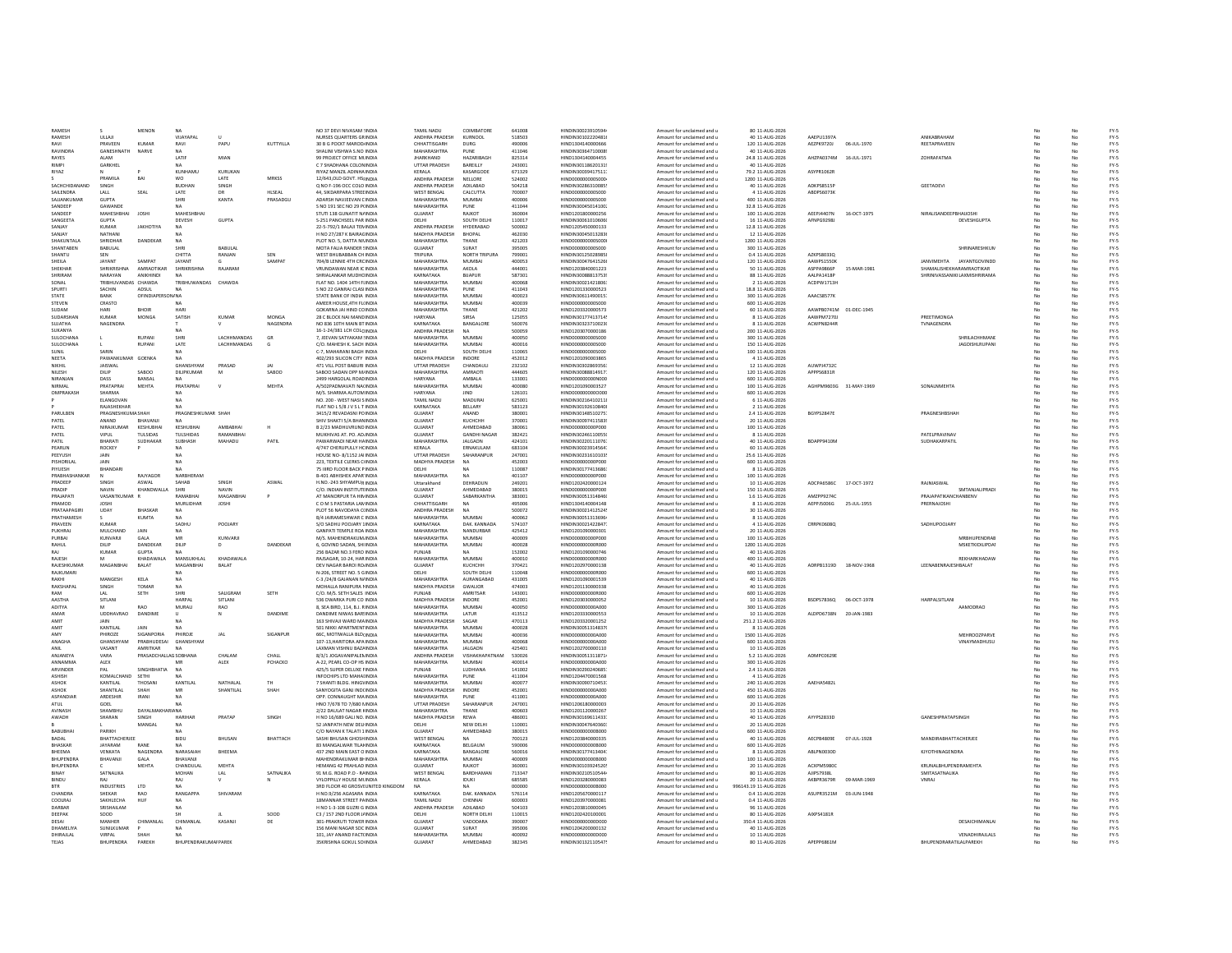| SHASHIKANT            | PARMAR                      |                         | <b>GULARCHAND</b>             | PARMAR            |                | 5/5 PIMPAL WADI GIRINDIA                                | MAHARASHTRA                   | MUMBAL                    | 400004           | HIND0000000005000                      | Amount for unclaimed and u                               | 100 11-4UG-2026                    | ALSPP38441             |             | KAMI FSHPARMA                      |    |          |                  |
|-----------------------|-----------------------------|-------------------------|-------------------------------|-------------------|----------------|---------------------------------------------------------|-------------------------------|---------------------------|------------------|----------------------------------------|----------------------------------------------------------|------------------------------------|------------------------|-------------|------------------------------------|----|----------|------------------|
| <b>IASMINE</b>        |                             | CHANDAWALLA R           |                               | CHANDAWALLA       |                | 283 28TH FLOOR F WILINDIA                               | MAHARASHTRA                   | MUMBAL                    | 400008           | HINDIN30015910093                      | Amount for unclaimed and u                               | 4-11-AUG-2026                      | AARPCD699L             |             | <b>ILIGALICHANDAWPURNIMAICHANE</b> | No |          | FY-5             |
|                       | COL                         | <b>AVTARSINGHATH MR</b> |                               | NARAIN            | SINGHATH       | 501 - 2001 BEACH AVE CANADA                             |                               |                           | 000000           | HIND000000000A000                      | Amount for unclaimed and u                               | 584.48 11-AUG-2026                 |                        |             |                                    | No |          | FY-5             |
| PRAMILA               | <b>HARI</b>                 | <b>MONE</b>             |                               | <b>HARI</b>       |                | ISMAIL BUILDING, 1ST INDIA                              | MAHARASHTRA                   | <b>MUMBA</b>              | 400014           | HIND000000000P000                      | Amount for unclaimed and u                               | 120 11-AUG-2026                    |                        |             | SHRIDILIPHARIM                     | No |          | $FY-S$           |
|                       | SHANKAR                     | RAMAN                   |                               |                   |                | FLAT-31, KRISHNA GAA INDIA                              | TAMIL NADU                    | CHENNA                    | 600033           | HIND000000000B000                      | Amount for unclaimed and u                               | 600 11-AUG-2026                    |                        |             |                                    | No |          | FY-5             |
| TAZINDER              | SINGH                       | <b>BAGGA</b>            | MAHENDRA                      | SING <sub>b</sub> | BAGGA          | DEVIGANJ ROAD AMBI INDIJ                                | CHHATTISGARI                  | <b>SURGUJA</b>            | 497001           | HINDIN30039417362                      | Amount for unclaimed and u                               | 4.8 11-AUG-2026                    | <b>AHDPB3868</b>       |             | GAGANSINGHBAGGA                    |    |          | $FY-5$           |
| SAHARSH               | CHANDRAKAN                  | CHANDORKAR              | CHANDRAKANT                   | PURUSHOT          |                | BUNGLOW NO 30/A/1 INDIA                                 | MAHARASHTRA                   | THANE                     | 421204           | HIND1201060003028                      | Amount for unclaimed and u                               | 8 11-AUG-2026                      | ARRPC2656E             | 04-MAY-1993 | SARVESHCHANDRAKANTCHANDOI          | No |          | FY-5             |
| <b>GIRISHKUMAR</b>    |                             | <b>NAIK</b>             |                               | ISHWARI AI        | <b>NAIK</b>    | AMBICA NIVAS M.G. R INDIA                               | GUIARAT                       | MAHESANA                  | 382721           | HIND0000000006000                      | Amount for unclaimed and u                               | 100 11-AUG-2026                    |                        |             | SHRIISHWARLALN                     | No |          | FY-5             |
| MANOL                 | SHARMA                      |                         | VISHNIJ                       | KUMAR             | SHARMA         | FLAT NO A/103 PRABH INDIA                               | MAHARASHTRA                   | <b>NA</b>                 | 400709           | HINDIN30051314084                      | Amount for unclaimed and u                               | 4 11-4 16-2026                     | BADPS3447M             |             |                                    | No |          | FY-5<br>FY-5     |
| <b>VINODBHA</b>       | BHAVANBHAI                  | <b>GADHIYA</b>          | BHAVANBHAI                    | GADHIYA           |                | 57-KAMBICA NAGAR-1 INDIA                                | GUJARAT                       | SURAT                     | 395004           | HIND1204150000105                      | Amount for unclaimed and u                               | 80 11-AUG-2026                     | AUPG0360N              | 01-JUN-1970 | KOKILAVINODGANDHIYA                | No | No       |                  |
| GYAN                  | MATI                        | MOURYA                  | RAI                           | DEV               | MOURYA         | HIG A/26 BUDDH VIHA INDIA                               | <b>UTTAR PRADESH</b>          | GORAKHPUR                 | 273001           | HINDIN30023912412                      | Amount for unclaimed and u                               | 20 11-AUG-2026                     | <b>AKMPM1803B</b>      |             | RJMAURYA                           | No | No       | FY-5             |
| MAYANK                | AGRAWAL                     |                         | NA.                           |                   |                | BAZAZI ROAD DEORIA INDIA                                | UTTAR PRADESH                 | DEORIA                    | 274001           | HINDIN30210510328                      | Amount for unclaimed and u                               | 40 11-AUG-2026                     |                        |             |                                    | No | No       | $FY-S$           |
| MUKESH                | LADHA                       | HUF                     |                               |                   |                | C-60SCONTRY PARK CLINDIA                                | MAHARASHTRA                   | <b>MUMBA</b>              | 400066           | HIND1202470000194                      | Amount for unclaimed and u                               | 4 11-AUG-2026                      |                        |             |                                    |    |          | FY-5             |
| SARITA                |                             |                         |                               |                   |                | 201 RAHMANI RESIDEI INDIA                               | MADHYA PRADESH                | <b>GWALIOR</b>            | 474001           | HIND1201130000079                      | Amount for unclaimed and u                               | 259.2 11-AUG-2026                  |                        |             |                                    |    |          | FY-5             |
| OMPRAKASH<br>RAINAYAK | LADDA<br><b>SINGH</b>       | PARIHAR                 | RAMESHWAR                     | SINGH             | PARI           | H NO 7-115/2   B ROALINDIA<br>FLAT NO 5 METRO RAI INDIA | ANDHRA PRADESH<br>WEST RENGAL | ADILABAD<br>CALCUTTA      | 504208<br>700025 | HIND120381000001<br>HINDIN30047642283  | Amount for unclaimed and u<br>Amount for unclaimed and u | 60 11-AUG-2026<br>20:11-AUG-2026   | ARTPS1661              |             | <b>ALKASINGH</b>                   | No | No       | FY-5<br>FY-5     |
| ARILIN                | <b>SINGH</b>                | DHALARIA                | <b>NA</b>                     |                   |                | VILL DHALARA POST DUNDIA                                | HIMACHAI PRADESH MANDI        |                           | 176090           | HIND1203350001603                      | Amount for unclaimed and u                               | 10-11-AUG-2026                     |                        |             |                                    | No | No       | FY-5             |
|                       | RANJAN                      | <b>SUKUMAR</b>          | <b>DURAI</b>                  | RAJ               |                | H NO 8/1 VEERASAMY INDIA                                | <b>TAMIL NADU</b>             | CHENNAL                   | 600023           | HINDIN30039416742(                     | Amount for unclaimed and u                               | 0.8 11-AUG-2026                    | ABAPS0213J             |             |                                    | No | No       | FY-5             |
| VISHNU                | DATT                        | SHARMA                  | NA                            |                   |                | ROOM NO 39 GOVIND INDIA                                 | MAHARASHTRA                   | <b>MUMBAI</b>             | 400097           | HINDIN30088813885                      | Amount for unclaimed and u                               | 80 11-AUG-2026                     |                        |             |                                    | No | No       | FY-5             |
| DIGAMBER              | RAMNATH                     | HARMALKAR               | RAMNATH                       |                   |                | 56/3 KARASWADA MA INDIA                                 | GOA                           | NORTH GOA                 | 403507           | HIND1201320001322                      | Amount for unclaimed and u                               | 0.8 11-AUG-2026                    | AACPHOSADE             | 08-DEC-1957 | SUMITADIGAMRARHARMALKAR            | No | No       | $FY-S$           |
| <b>MOHUYA</b>         | MAITY                       |                         | AMITAVA                       | MAITY             |                | VILL- MADHUSUDAN BINDIA                                 | <b>WEST BENGAL</b>            | MIDNAPUR                  | 721152           | HINDIN30095810099                      | Amount for unclaimed and u                               | 80 11-AUG-2026                     | AOSPM9433M             |             | AMITAVAMAITY                       | No | No       | FY-5             |
| RAMESH                | MONJI                       | <b>JATANIA</b>          |                               |                   |                | MAHAVEER SOCIETY N INDIA                                | GUJARAT                       | JAMNAGAR                  | 361347           | HIND1203600000252                      | Amount for unclaimed and u                               | 60 11-AUG-2026                     |                        |             |                                    |    |          | FY-5             |
| <b>SOMMATH</b>        | <b>HA70A</b>                |                         | HARADHAN                      | HA7RA             |                | 63/2 KALI BANERJEE L/ INDIA                             | WEST RENGAL                   | HOMPAH                    | 711101           | HINDIN30226912234                      | Amount for unclaimed and u                               | 0.8 11-AUG-2026                    | AREPH9851G             |             | KOLISHIKHAZRA                      | No |          | $FY-5$           |
| RAM                   | ASRE                        |                         | DUIAL                         | RAM               |                | SARUA JAMENTHI KUN INDIA                                | <b>LITTAR PRADESH</b>         | RAIRARFILLY               | 229001           | HIND1201090009896                      | Amount for unclaimed and u                               | 20 11-AUG-2026                     | AJHPA3348K             | 05-007-1955 | <b>SUMITTRADEVI</b>                | No | No       | $FY-S$           |
| RHANUMATI             | <b>JAYANT</b>               | DESAL                   | MR                            | <b>IAYANT</b>     |                | PANIMAL SOCIETY V.P. INDIA                              | MAHARASHTRA                   | <b>MUMBAL</b>             | 400058           | HIND000000000R000                      | Amount for unclaimed and u                               | 300 11-4UG-2026                    |                        |             | MRNIRFFNIAYAN                      | No | No       | $FY-S$           |
| THE                   | FEDERAL                     | BANKLTD                 | <b>NA</b>                     |                   |                | S. N. PARK ROAD, KAN INDIA                              | KERALA                        | KANNUR                    | 670001           | HIND000000000T000                      | Amount for unclaimed and u                               | 600 11-AUG-2026                    |                        |             |                                    | No | No       | FY-5             |
| PRABHAKAR             | REDDY                       | RAMIREDDY               |                               |                   | RRAMIREDDY     | S/O V S R RAMI REDDY INDIA                              | ANDHRA PRADESH                | CUDDAPAH                  | 516360           | HIND1204470005139                      | Amount for unclaimed and u                               | 18.8 11-AUG-2026                   | AKZPR8778B             | 12-JUL-1982 | VSRRAMIREDDY                       | No | No       | FY-5             |
| JAGDISH               | CHANDER                     |                         | SHRI                          | BHAGWAN           | DASS           | B-195 DERAMAL NAGAINDIA                                 | DELHI                         | NΔ                        | 110009           | HIND000000000000                       | Amount for unclaimed and u                               | 600 11-AUG-2026                    |                        |             |                                    | No | No       | FY-5             |
| TARABEN               | SHAH                        |                         | MAGANLAI                      | SHAH              |                | 5/5/137 SARDAR BAUCINDIA                                | <b>GUJARAT</b>                |                           | 394602           | HIND000000000T000                      | Amount for unclaimed and u                               | 800 11-AUG-2026                    |                        |             | RASIKLALSHAH                       |    |          | $FY-S$           |
| SUNITA                | KHANNA                      |                         | RAJESH                        | KUMAF             | KHANNA         | FLAT NO. 80, EK JOT AHNDIA                              | DELHI                         | NORTH WEST                | 110034           | HIND000000000S000                      | Amount for unclaimed and u                               | 2400 11-AUG-2026                   |                        |             |                                    | No |          | FY-5             |
| SUNITA                | KHANNA                      |                         | MR                            |                   | <b>KKHANNA</b> | FLAT NO.80, EKJOT APTINDIA                              | DELHI                         | NORTH WEST                | 110034           | HIND0000000005000                      | Amount for unclaimed and u                               | 600 11-AUG-2026                    |                        |             | <b>MRRAJESHKUM/</b>                | No |          | $FY-S$           |
| SURARHI               | <b>GUPTA</b>                |                         | NA                            |                   |                | 79 AWAS VIKAS COLONINDIA                                | UTTAR PRADESH                 | KHERI                     | 262701           | HIND1201060001234                      | Amount for unclaimed and u                               | 8 11-AUG-2026                      |                        |             |                                    | No | No       | $FY-5$           |
| SURRHI                | <b>NARLIA</b>               |                         |                               |                   |                | C1/37 JANAK PURI NEVINDIA                               | <b>DELHI</b>                  | WEST DELHI                | 110058           | HINDIN30051316703                      | Amount for unclaimed and u                               | 16 11-AUG-2026                     |                        |             |                                    |    |          | $FY-S$           |
| SURFKHA               | SHANTILAL                   | GANGER                  | SHANTILAI                     |                   |                | 401 SOMESH SOC. LIBEINDIA                               | MAHARASHTRA                   | MUMRAL                    | 400064           | HIND1201120000230                      | Amount for unclaimed and u                               | 200 11-4UG-2026                    | AAFPG3181P             | 13-MAR-1964 |                                    | No | No       | FY-5<br>FY-5     |
| SURESH                | SHILPKAR                    |                         | BHAWANI                       | SHANKER           | SHIL           | PARDESI COLONY ARE INDIA                                | RAJASTHAN                     | CHITTORGARH               | 312605           | HIND1203390000068                      | Amount for unclaimed and u                               | 70 11-AUG-2026                     | AJXPS9998P             | 15-JUL-1968 | SANGEETASHILPKAR                   | No | No       |                  |
| SURESHKUMAR           | DALCHHARAM                  | PATEL                   |                               |                   |                | STREET NO-1 OLD LAXI INDIA                              | GUJARAT                       | <b>BANASKANTHA</b>        | 385001           | HIND1204780000056                      | Amount for unclaimed and u                               | 80 11-AUG-2026                     |                        |             |                                    | No |          | FY-5             |
| SURYAKANT             |                             | <b>JHAVER</b>           |                               |                   |                | 004/A. DARSHAN APAFINDIA                                | MAHARASHTRA                   | <b>MUMBA</b>              | 400067           | HIND000000000S000                      | Amount for unclaimed and u                               | 200 11-AUG-2026                    |                        |             |                                    | No |          | FY-5             |
|                       | MOHANLAL                    | MOHTA                   | MOHANLAL                      | SURAJMALJI        |                | HOUSE NO 114 WARD INDIA                                 | MAHARASHTRA                   | <b>WARDHA</b>             | 442001           | HIND1201320000323                      | Amount for unclaimed and u                               | 80 11-AUG-2026                     | ACDPM2433f             |             | SAROJSUSHILMOHTA                   |    |          | $FY-5$           |
| <b>SUVARNA</b>        | BOMMAKANT                   |                         |                               |                   |                | H NO 19-28/3 RAM NAINDIA                                | ANDHRA PRADESH                | ADILABAD                  | 504208           | HIND1203810000226                      | Amount for unclaimed and u                               | 40 11-AUG-2026                     |                        |             |                                    | No |          | FY-5             |
| SUVERA                | KANTILAL                    | MOTILAL                 | MOTH AL                       |                   |                | BLOK M 12 ROOM 135 INDIA                                | GUIARAT                       |                           | 390021           | HINDIN30133017512                      | Amount for unclaimed and u                               | 1.2 11-AUG-2026                    | AIIPS0043B             |             |                                    |    |          | $FY-5$           |
| SWATI                 |                             | MEHTA                   | BHARAT                        | <b>MEHTA</b>      |                | C/O. R.C. DOSHI B/6, S INDIA                            | MAHARASHTRA                   | <b>MUMBA</b>              | 400064           | HIND0000000005000                      | Amount for unclaimed and u                               | 150 11-AUG-2026                    |                        |             |                                    | No | No       | FY-5             |
| TEHMI                 | HOMI                        | KOTWAL                  | LATE                          | HOMI              | ERACHKOTW      | 18-B, 11 PALAZZO LITT INDIA                             | MAHARASHTRA                   | <b>MUMBAI</b>             | 400006           | HIND000000000T000                      | Amount for unclaimed and u                               | 3000 11-AUG-2026                   |                        |             |                                    | No | No       | FY-5<br>$FY-S$   |
| <b>TRILOK</b>         | KATARIA                     | SALVI                   |                               |                   |                | H NO 841 VILL AND POINDIA<br>C 2 106 ASHAR ESTATE INDIA | DELHI<br>MAHARASHTRA          | NORTH WEST                | 110081<br>400604 | HINDIN30177416684                      | Amount for unclaimed and u                               | 0.4 11-AUG-2026                    | AKIPS4036L             |             |                                    |    | No       | $FY-S$           |
| UNMESH<br>URVASHI     | BALKRISHNA<br><b>DINESH</b> | BAVSAR                  | BALKRISHNA<br><b>NA</b>       | <b>JAYARAM</b>    | -S             | O- 3 SHREE RAM NAG/ INDIA                               | GUJARAT                       | THANE<br><b>NA</b>        | 394602           | HINDIN30287120354<br>HIND1201860000175 | Amount for unclaimed and u                               | 14.4 11-AUG-2026<br>52 11-AUG-2026 |                        |             |                                    | No | No       | FY-5             |
| USMANGAL              | MAHAMAD                     | MEMAN                   | <b>MAHAMADSA</b>              | ABDUL             | ME             | RAJENDRA NAGAR NR. INDIA                                | GUJARAT                       |                           | 394602           | HIND1201860000097                      | Amount for unclaimed and u<br>Amount for unclaimed and u | 400 11-AUG-2026                    | ACJPM1736C             | 01-SEP-1955 | <b>MAHAMMADRAFIQUEUSMANGAN</b>     | No |          | $FY-5$           |
| VASUDEVA              | RAMA                        | <b>PISHARODY</b>        | RAMA                          | <b>PISHARODY</b>  |                | 21 - AMJAD MANZIL, 2 INDIA                              | <b>MAHARASHTRA</b>            | <b>MUMBA</b>              | 400049           | HIND000000000V000                      | Amount for unclaimed and u                               | 150 11-AUG-2026                    |                        |             | VIJAYALAKSHMI                      |    |          |                  |
| VFFRA                 | <b>LAL</b>                  | NANIL                   | IAI                           | NANII             |                | 131 LODGE ROAD CAN INDIA                                | KARNATAKA                     | <b>BELGALIM</b>           | 590001           | HINDIN30047643037                      | Amount for unclaimed and u                               | 1320 11-4UG-2026                   | AFRPN2184A             |             | FREDDYJAI NANJI                    | No | No       | FY-5<br>FY-5     |
| VEERA                 | <b>IAI</b>                  | NANIL                   | N/A                           |                   |                | B.C.131 LODGE ROAD INDIA                                | KARNATAKA                     | <b>BELGALIM</b>           | 590001           | HIND0000000000V000                     | Amount for unclaimed and u                               | 1800 11-4UG-2026                   |                        |             |                                    | No | No       | FY-5             |
| VEMPATI               | RAMALINGAIAH                |                         | RAMULU                        |                   |                | H NO 18-121 ASHOK N INDIA                               | ANDHRA PRADESH                | NALGONDA                  | 508207           | HINDIN30039412482                      | Amount for unclaimed and u                               | 120 11-AUG-2026                    | ACCPV1606N             |             |                                    | No | No       | FY-5             |
| VEMULA                | VENKATA                     | RAMESHCHANDR NA         |                               |                   |                | 6 1 296 303 VARADAR INDIA                               | ANDHRA PRADESH                | CHITTOOR                  | 517501           | HIND1208160001175                      | Amount for unclaimed and u                               | 5.2 11-AUG-2026                    |                        |             |                                    | No | No       | $FY-S$           |
| VENU                  | GOPAL                       | SIRANGI                 | <b>NA</b>                     |                   |                | T C S DECCAN MARG N INDIA                               | ANDHRA PRADESH                | <b>NA</b>                 | 500081           | HINDIN30047643356                      | Amount for unclaimed and u                               | 180 11-AUG-2026                    |                        |             |                                    | No | No       | FY-5             |
| <b>VIBHOR</b>         | <b>KUMAR</b>                | BHATT                   |                               |                   |                | BEHIND GLASS GODOV INDIA                                | Uttarakhand                   | DEHRADUN                  | 249204           | HINDIN30165310244                      | Amount for unclaimed and u                               | 20 11-AUG-2026                     |                        |             |                                    | No | No       | FY-5             |
| VIKRAM                | DOGRA                       |                         |                               |                   |                | H. NO.- 12-P SECTOR-2 INDIA                             | Jammu and Kashmi              |                           | 180012           | HINDIN30236510625                      | Amount for unclaimed and u                               | 2 11-AUG-2026                      |                        |             |                                    |    |          | $FY-S$           |
| VINAY                 | KESHAVRAC                   | THUTE                   | <b>NA</b>                     |                   |                | SHRI SANT GAJANAN NINDIA                                | MAHARASHTRA                   | BULDHANA                  | 444203           | HIND1203840000631                      | Amount for unclaimed and u                               | 20 11-AUG-2026                     |                        |             |                                    | No | No       | $FY-5$           |
| VINOD                 |                             | PATFI                   | <b>AMRAIA</b>                 | PATEL             |                | 16/2.MATRU MANDIR INDIA                                 | MAHARASHTRA                   | MUMRAL                    | 400062           | HIND0000000000V000                     | Amount for unclaimed and u                               | 300 11-AUG-2026                    |                        |             | SAROJYPATE                         | No | No       | $FY-S$           |
| VINOD                 | PRASAD                      | MAMGAIN                 | <b>NA</b>                     |                   |                | PLOT NO 248 PATPARCINDIA                                | <b>DELHI</b>                  | <b>FAST DELHI</b>         | 110092           | HINDIN30177413502                      | Amount for unclaimed and u                               | 0.4.11-4UG-2026                    |                        |             |                                    | No | No       | $FY-S$           |
| VISHAL                | <b>KUMAR</b>                | SINHA                   | <b>UMA</b>                    | KANT              | PRASAD         | H NO 61 JELHATA BLK INDIA                               | <b>JHARKHAND</b>              | PALAMU                    | 822101           | HIND1203230000565                      | Amount for unclaimed and u                               | 40 11-AUG-2026                     | AMOPS7803K 17-NOV-1974 |             |                                    | No | No       | $FY-S$           |
| VISHNU                | AGARWAL                     |                         | <b>NA</b>                     |                   |                | 61 GOPAL KUNJ DASH/ INDIA                               | RAJASTHAN                     | <b>JAIPUR</b>             | 302011           | HIND1202990005016                      | Amount for unclaimed and u                               | 40 11-AUG-2026                     |                        |             |                                    | No | No       | FY-5             |
| VRAJLAI               |                             | MANDALIA                | SHAMJ                         |                   | MANDALIA       | 1. LIC SOCIETY, TAGOR INDIA                             | GUJARAT                       | RAJKOT                    | 360001           | HIND000000000V000                      | Amount for unclaimed and u                               | 600 11-AUG-2026                    |                        |             | KUSUMBENVMA                        | No | No       | $FY-S$           |
| YOGESH                | KUMAR                       | UPADHYAY                |                               | SHIV              | SHANKERUPA     | 89 JAGAN NATH PURI IINDIJ                               | UTTAR PRADESH                 | <b>MATHURA</b>            | 281001           | HINDIN30020610122                      | Amount for unclaimed and u                               | 40 11-AUG-2026                     | AAUPU31050             |             |                                    |    |          | $FY-5$           |
| YOGITA                | PRAMOD                      | KAKANI                  | PRAMOE                        | SRINIWAS          | KA             | 13 UNITY PARK VISE M INDIA                              | MAHARASHTRA                   | NASHIK                    | 422005           | HINDIN30036010196                      | Amount for unclaimed and u                               | 12 11-AUG-2026                     | <b>AHOPK3302C</b>      |             | PRAMODSRINIW                       | No |          | FY-5             |
| YOGITHA               | <b>NAGA</b>                 | BADAM                   |                               | <b>SRINIVASA</b>  | <b>RAO</b>     | D/O DR B SRINIVASA R INDIA                              | ANDHRA PRADESH                | NELLORE                   | 524001           | HIND1204340000020                      | Amount for unclaimed and u                               | 122 11-AUG-2026                    | ANUPB4444Q             | 10-DEC-1988 | <b>BADAMSRINIVASARAO</b>           |    |          | $FY-S$           |
| KS                    | KRISHNASWAMY                |                         | SHRI                          | KS                | CHAKRAVART     | 3, BLOCK 3 SORAB BAR INDIA                              | MAHARASHTRA                   | MUMBAL                    | 400005           | HIND000000000K000                      | Amount for unclaimed and u                               | 600 11-AUG-2026                    |                        |             | SMTNIRMALASV                       | No | No       | $FY-S$           |
| <b>GURRAKSH</b>       | $\mathbf{A}$                | MINOCHA                 | <b>LATE</b>                   |                   | RMINOCHA       | K 32 2ND FLOOR KIRTLINDIA                               | <b>DELHI</b>                  | NORTH DELHI               | 110015           | HINDIN30011810065                      | Amount for unclaimed and u                               | 40-11-AUG-2026                     | AAIPM7506P             |             | SUNITAMINOCHA                      | No | No       | FY-5<br>FY-5     |
| LAXMAN                | PRASAD                      | TADKAMADLA              | ESHWARAIAH                    |                   |                | 8-3-106 ARCAT STREET INDIA                              | ANDHRA PRADESH                | <b>MEDAK</b>              | 502103           | HINDIN30286310183                      | Amount for unclaimed and u                               | 30.4 11-AUG-2026                   | ADYPT9684L             |             | TMADHAVILATHA                      | No | No       |                  |
| SHIVANANDA            | BHAT                        |                         | PADUBIDRI                     | PANDURANGA        |                | 11/11/1169/5 VAISHN INDIA                               | KARNATAKA                     | DAK, KANNADA              | 575001           | HINDIN30169611086                      | Amount for unclaimed and u                               | 20 11-AUG-2026                     | AGSPB3557D             |             | ВНАВАТНІВНАТР                      | No | No       | $FY-S$           |
| <b>JASHUMATIBEN</b>   | DURGAPRASAD MAHESHWARI      |                         | DURGAPRASAD                   | MAHESHWA          |                | PRAKUTI SHAKTINAGA INDIA                                | GUJARAT                       | <b>BANASKANTHA</b>        | 385001           | HIND1201090003114                      | Amount for unclaimed and u                               | 120 11-AUG-2026                    | ANZPM0665K             | 01-JUN-1954 | <b>DURGAPRASADSAJANMALMAHESH</b>   | No | No       | FY-5             |
| SHUBHAJYOTI           | <b>BHATTACHARYYA</b>        |                         | PRASANTA                      | KUMAR             | BHATT          | RADHANAGAR SHASHI INDIA                                 | <b>WEST BENGAL</b>            | BARDHAMAN                 | 713101           | HIND1203000000491                      | Amount for unclaimed and u                               | 80 11-AUG-2026                     | AIYPB3908N             | 20-SEP-1978 | DEBAJYOTIBHATTACHARYYA             | No |          | FY-5             |
|                       | SHIVA                       |                         | BHARATH                       | RAO               |                | 3-63/2/A NAGARAM K INDIA                                | ANDHRA PRADESH                |                           | 500062           | HIND1201060001702                      | Amount for unclaimed and u                               | 8 11-AUG-2026                      | AGGPC4837K             | 02-JUL-1984 | BHARATHRAOCHEERNAPALLY             |    |          | $FY-5$           |
| MANISH                |                             | SHAH                    |                               |                   | SHAH           | A 5 SAURABH APPT 1S' INDIA                              | MAHARASHTRA                   | <b>MUMBA</b>              | 400080           | HIND1203600000960                      | Amount for unclaimed and u                               | 5.2 11-AUG-2026                    | AYZPS2204D             | 21-SEP-1976 |                                    |    |          | FY-5             |
| <b>KAKILETI</b>       | RAMA                        | <b>MOHANARAO</b>        | PAPACHARYULU                  | <b>KAKILET</b>    |                | D NO 12-11-137 REDDHNDIA                                | ANDHRA PRADESH                | <b>FAST GODAVARI</b>      | 533104           | HINDIN20296210230                      | Amount for unclaimed and u                               | 1180 11-AUG-2026                   | ACOPK2063K             |             | SRIKANTHR                          |    |          | $FY-S$<br>$FY-S$ |
| MOHINDER<br>SIBSANKAR | PAL<br>PATRA                | SINGHSAHANI             | SHRI<br>NΔ                    | SAVTAR            | SINGHS         | C/O.STANDARD PRODUNDIA<br>MAUJA-PRATAPPUR (AINDIA       | MAHARASHTRA<br>WEST BENGAL    | <b>MUMBAI</b><br>MIDNAPUR | 400004<br>721212 | HIND000000000M00<br>HINDIN30245310093  | Amount for unclaimed and u<br>Amount for unclaimed and u | 600 11-AUG-2026<br>8 11-AUG-2026   |                        |             |                                    | No | No<br>No | FY-5             |
| BHAVPREM              | $\mathcal{L}$               | PANDYA                  | GOPALDAS                      | PANDYA            |                | 69 SHREENAGAR SOCIEINDIA                                | GUJARAT                       | MAHESANA                  | 382721           | HINDIN30034310752                      | Amount for unclaimed and u                               | 20 11-AUG-2026                     | AMUPP3227F             |             | KAMAKSHIRPANDYA                    | No | No       | $FY-S$           |
| GAURAV                | ANAND                       |                         | YOGENDER                      | LAL               | ANAND          | NO-204 RAM NAGAR CINDIA                                 | UTTAR PRADESH                 | GORAKHPUR                 | 273008           | HINDIN30039416943                      |                                                          | 10 11-AUG-2026                     | AFNPA8031M             |             | SHASHIANAND                        | No | No       | FY-5             |
|                       | VENKATACHALAI               |                         | KΑ                            | <b>RAMASWAM</b>   | <b>IYER</b>    | B/7, KAILASHPURI C.H. INDIA                             | MAHARASHTRA                   | MUMBAI                    | 400058           | HIND000000000K000                      | Amount for unclaimed and u<br>Amount for unclaimed and u | 300 11-AUG-2026                    |                        |             | RAJALAKSHMYVE                      |    |          | FY-5             |
| MAHENDRA              |                             | GAJJAP                  |                               |                   |                | SHIV SAI 28-A, VIDYA KINDIA                             | GUJARAT                       | RAJKOT                    | 360001           | HIND000000000M00                       | Amount for unclaimed and u                               | 1200 11-AUG-2026                   |                        |             |                                    |    |          | $FY-5$           |
| MIRA                  | KISHOR                      | <b>MFHTA</b>            | NA                            |                   |                | 1/1. MINI PURAB 42. RINDIA                              | MAHARASHTRA                   | MUMBA                     | 100006           | HIND000000000M00                       | Amount for unclaimed and u                               | 300 11-AUG-2026                    |                        |             |                                    |    |          | $FY-S$           |
| ROSHAN                | <b>ARDESHIR</b>             | RHARLICHA               | <b>NA</b>                     |                   |                | <b>A-7 SHAPLIR RALIG V INDIA</b>                        | MAHARASHTRA                   | MUMBAL                    | 400004           | HIND000000000R000                      | Amount for unclaimed and u                               | 600 11-4UG-2026                    |                        |             |                                    | No | No       | $FY-S$           |
| SHARADCHANDRA         |                             | DONGRE                  | D <sub>R</sub>                | VINAYAK           | KDONGR         | COMMONWEALTH BLL INDIA                                  | MAHARASHTRA                   | MUMRAL                    | 400001           | HIND0000000005000                      | Amount for unclaimed and u                               | 1200 11-4UG-2026                   |                        |             |                                    | No | No       | FY-5             |
| SUNIL                 | SUNDARESWARAN               |                         | SUNDARESWARAN                 |                   |                | 182 2ND LANE 2ND FL(INDIA                               | KARNATAKA                     | BANGALORE                 | 560034           | HINDIN30051315857                      | Amount for unclaimed and u                               | 0.4 11-AUG-2026                    | BHOPS8121E             |             |                                    | No | No       | FY-5             |
|                       | SURRAHMANYA RHAT            |                         |                               |                   |                | D-13, JAI RAMESHWAF INDIA                               | MAHARASHTRA                   | MUMBAI                    | 400062           | HIND000000000P000                      | Amount for unclaimed and u                               | 600 11-AUG-2026                    |                        |             |                                    | No | No       | $FY-S$           |
| PRASHAN               | <b>KUMAR</b>                | AGARWAI                 |                               |                   |                | H.NO.10/4/1 NEAR KA INDIA                               | CHHATTISGARH                  | RAIPUR                    | 492001           | HINDIN30045011851                      | Amount for unclaimed and u                               | 491.2 11-AUG-2026                  |                        |             |                                    | No | No       | $FY-S$           |
| RAMA                  | PRASAD                      | CHAKRABORT              |                               |                   |                | FLAT NO.79, POCKET - INDIA                              |                               | <b>EAST DELHI</b>         | 11009:           | HIND000000000R000                      | Amount for unclaimed and u                               | 600 11-AUG-2026                    |                        |             |                                    | No |          | $FY-S$           |
| <b>ANSHLI</b>         | KAUSHAI                     |                         | <b>BHAGWAT</b>                | SWAROOP           | KAUS           | 229/1 CIVIL LINES -8 K(INDIA                            | UTTAR PRADESH                 | BULANDSHAHR               | 203001           | HINDIN30220110415                      | Amount for unclaimed and u                               | 13.6 11-AUG-2026                   | ALNPK7466N             |             |                                    |    |          | $FY-S$           |
| <b>RENJIMIN</b>       |                             | TUSCANO                 | NA                            |                   |                | NANDAKHAL GHOTKH INDIA                                  | MAHARASHTRA                   | THANE                     | 401301           | HINDIN30160410138                      | Amount for unclaimed and u                               | 80 11-AUG-2026                     |                        |             |                                    | No | No       | $FY-S$           |
| <b>DEEP</b>           | <b>VIRLIPAKSHA</b>          | HEGDE                   | M/                            |                   |                | WOCKHARDT LIMITED INDIA                                 | MAHARASHTRA                   | <b>AURANGARAD</b>         | 431210           | HIND0000000000000                      | Amount for unclaimed and u                               | 600 11-AUG-2026                    |                        |             |                                    |    | No       | $FY-S$           |
| VINOD                 | AMRAI AI                    | PATFI                   | AMRALAI                       | PATFI             |                | 16/2 MATRU MANDIR INDIA                                 | MAHARASHTRA                   | <b>MUMBAL</b>             | 400062           | HIND0000000000V000                     | Amount for unclaimed and u                               | 300 11-4UG-2026                    |                        |             |                                    | No | No       | FY-5             |
| <b>IRFAN</b>          | JANMOHAMED BANDUKWALA       |                         | MR                            | JANMOHAMED        | BANDU          | 106/2. HARELOCK ROA INDIA                               | KARNATAKA                     | BELGAUM                   | 590001           | HIND0000000000000                      | Amount for unclaimed and u                               | 300 11-AUG-2026                    |                        |             | MRSFATIMAJANN                      | No | No       | FY-5             |
|                       | RAGHAVENDRA RAO             |                         | RAMACHANDRA                   | RAO               |                | MUDHOL RAGHAVENE INDIA                                  | KARNATAKA                     | BELLARY                   | 583201           | HINDIN30177417920                      | Amount for unclaimed and u                               | 0.4 11-AUG-2026                    | AGSPR9608R             |             | MSUSHEELABAI                       | No | No       | $FY-S$           |
| RAJESH                | KUMAR                       | KHANNA                  |                               |                   | NKHANNA        | FLAT NO.80.EKJOT APT INDIA                              | DELHI                         | NORTH WEST                | 110034           | HIND00000000R000                       | Amount for unclaimed and u                               | 600 11-AUG-2026                    |                        |             | MRSSUNITAKHAI                      | No |          | FY-5             |
| <b>BHARATIBEN</b>     | PRAFULCHANDRAVYAS           |                         | PRAFULCHANDRA VYAS            |                   |                | 17 CHETNA SOC. HARKINDIA                                | GUJARAT                       |                           | 390023           | HINDIN30305210031                      | Amount for unclaimed and u                               | 40 11-AUG-2026                     | AARPV6604Q             |             | RUSHIRAJPRAFUL PRAFULCHANDR        |    |          | $FY-5$           |
| DHIRAJLAL             | VIRPAL                      | SHAH                    |                               |                   |                | 101, JAY ANAND FACT(INDIA                               | MAHARASHTRA                   | MUMBAI                    | 400092           | HIND000000000D000                      | Amount for unclaimed and u                               | 20 17-SEP-2027                     |                        |             | VENADHIRAJLALS                     | No |          | $FY-6$           |
| DIGAMBER              | RAMNATH                     | HARMALKAR               | <b><i><u>PANAMATH</u></i></b> |                   |                | 56/3 KARASWADA MA INDIA                                 | GOA                           | NORTH GOA                 | 403507           | HIND1201320001322                      | Amount for unclaimed and u                               | 1.6 17-SEP-2027                    | AACPHOSADE             | 08-DEC-1957 | SUMITADIGAMBARHARMALKAR            | No |          | $FY-6$           |
| DILIP                 | RAMCHANDRA                  | TIWARI                  | RAMCHANDRA                    | TIWARI            |                | LOYALKA COMPOUND. INDIA                                 | MAHARASHTRA                   | MUMBAL                    | 400006           | HIND0000000000000                      | Amount for unclaimed and u                               | 200 17-SEP-2027                    |                        |             |                                    | No |          | $FY-6$           |
| <b>DINESH</b>         | KUMAR                       | ANANTHULA               | <b>NA</b>                     |                   |                | H NO 12-763/31-1 RED INDIA                              | ANDHRA PRADESH                | <b>ADILARAD</b>           | 504208           | HIND1203810000108                      | Amount for unclaimed and u                               | 80 17-SEP-2027                     |                        |             |                                    |    |          | FY-6<br>FY-6     |
| DIPESHBHA             | BHUPATRAY                   | SHAH                    | BHUPATRAY                     | RUGNATHRHA        |                | PLOT D2 MERCHANT P INDIA                                | GUJARAT                       | BHAVNAGAR                 | 364001           | HIND1206920000004                      | Amount for unclaimed and u                               | 4 17-SEP-2027                      | BGXPS2935N             | 27-AUG-1983 |                                    |    |          |                  |
| <b>DIVYA</b>          | <b>ARORA</b>                |                         |                               | <b>MAHENDRA</b>   | ARORA          | 87 JAMMUN MOHALL/INDIA                                  | UTTAR PRADESH                 | MEERUT                    | 250001           | HIND1203350001592                      | Amount for unclaimed and u                               | 20 17-SEP-2027                     | ALAPA3941M             | 06-NOV-1985 | MADHUARORA                         | No |          | $FY-6$           |
| DREAMS                | <b>BROKING</b>              | PVTLTD                  |                               |                   |                | 201 2ND FLR SHANTI P INDIA                              | MAHARASHTRA                   | THANE                     | 400601           | HIND1601480000447                      | Amount for unclaimed and u                               | 0.8 17-SEP-2027                    | AAECD0966H             | 19-JAN-2012 |                                    |    |          | $FY-6$           |
| DURGADEVI             | RUIA                        |                         |                               | RAMANLA           |                | C/O R.F. RUIA 75, JUHUNDIA                              | MAHARASHTRA                   | MUMBA                     | 400058           | HIND000000000D000                      | Amount for unclaimed and u                               | 1200 17-SEP-2027                   |                        |             |                                    |    |          | $FY-6$           |
|                       | ATMANAND                    | CHAUBE                  | MR                            | SYLVESTER         | PCHA           | 349-F, 585, RAJIVNAG/ INDIA                             | KARNATAKA<br>ANDHRA PRADESH   | MYSORE                    | 570019           | HIND000000000E000                      | Amount for unclaimed and u                               | 1200 17-SEP-2027                   |                        |             | MRSZOHRAMARO                       |    |          | $FY-6$           |
| ERUKULLA              | <b>ASHOK</b><br><b>BLUE</b> | <b>BUSINESSADVISONA</b> |                               |                   |                | H NO 8 378 OPP SBI M INDIA<br>MADHAVA GROUND FUNDIA     | MAHARASHTRA                   | ADILABAD<br>MUMRAL        | 504208<br>100051 | HIND1202230000112<br>HINDIN30198310867 | Amount for unclaimed and u<br>Amount for unclaimed and u | 80 17-SEP-2027<br>1110 17-SEP-2027 | AAACD2039H             |             |                                    |    |          | $FY-6$<br>$PV-6$ |
| <b>EIDST</b>          |                             |                         |                               |                   |                |                                                         |                               |                           |                  |                                        |                                                          |                                    |                        |             |                                    |    |          |                  |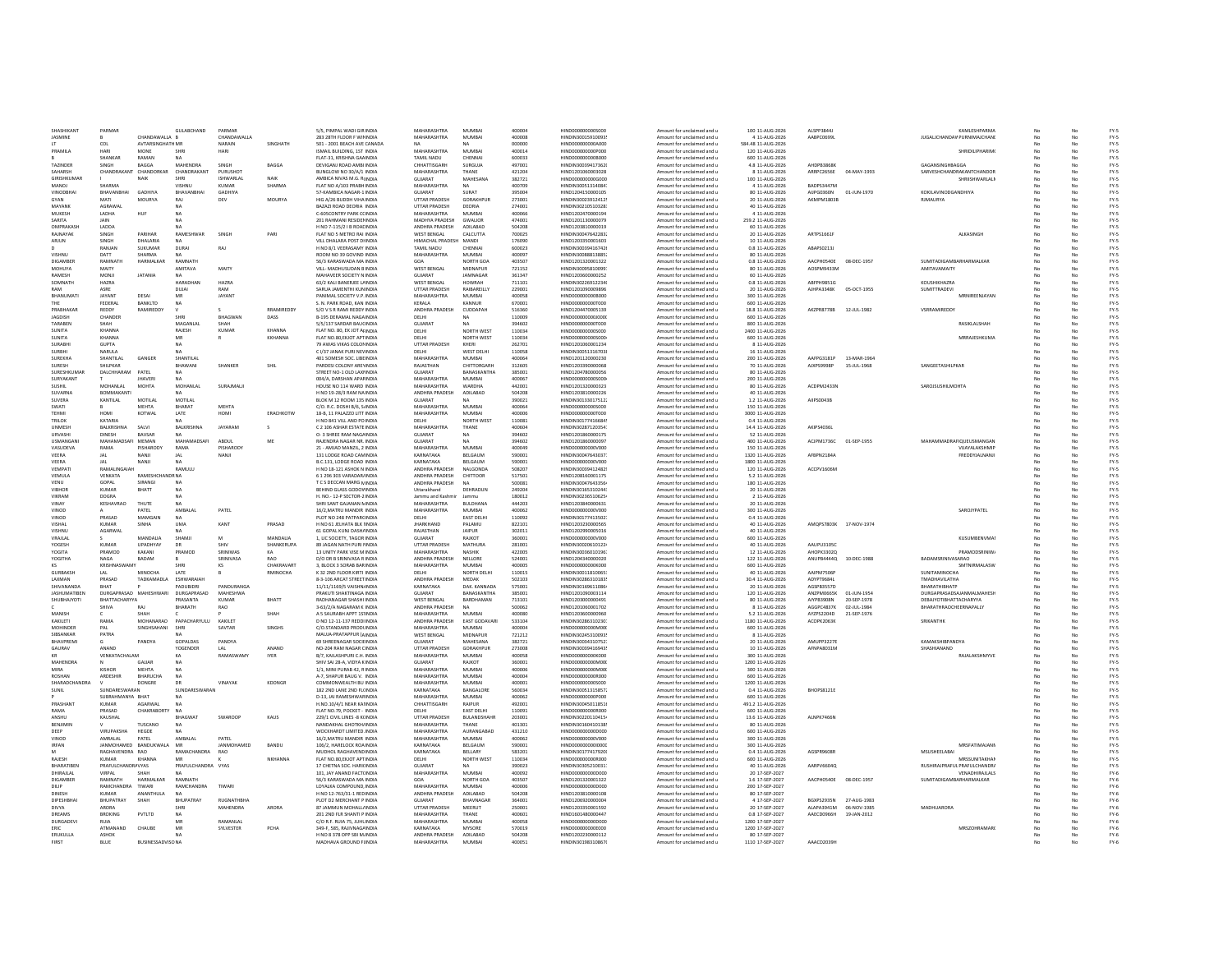|                      | CHELLADURAI         |                         |                    | <b>GURUSAMY</b>  |                  | 2/581 6TH MAIN ROAI INDIA         | <b>TAMIL NADU</b>              | MADURA                      | 625020 | HINDIN30216410217                             | Amount for unclaimed and u                               | 32 17-SEP-2027     | ADPPC2054A             |             | CJAYA                              |    |          | $FY-6$ |
|----------------------|---------------------|-------------------------|--------------------|------------------|------------------|-----------------------------------|--------------------------------|-----------------------------|--------|-----------------------------------------------|----------------------------------------------------------|--------------------|------------------------|-------------|------------------------------------|----|----------|--------|
| GANESHLAI            | BABEL               |                         |                    |                  |                  | C/O SIDHI VILA 79 KAR INDIA       | RAJASTHAN                      | UDAIPUR                     | 313001 | HINDIN30127610535                             | Amount for unclaimed and u                               | 8 17-SEP-2027      | ABIPB9043M             |             |                                    |    |          | $FY-6$ |
| GAURAV               | ANAND               |                         | YOGENDER           | LAL              | ANAND            | NO-204 RAM NAGAR CINDIA           | UTTAR PRADESH                  | GORAKHPUR                   | 273008 | HINDIN30039416943                             | mount for unclaimed and u                                | 20 17-SEP-2027     | AFNPA8031M             |             | SHASHIANANE                        |    |          | $FY-6$ |
| <b>GALITAM</b>       | SUKHLECHA           |                         | <b>LACHHL</b>      | RAM              | <b>JISHKHLE</b>  | 5 SARDAR PURA PETROINDIA          | RAIASTHAN                      | <b>NA</b>                   | 313004 | HINDIN30051310914                             | Amount for unclaimed and u                               | 20 17-559-2027     | <b>ADAPSR960L</b>      |             | RAAGISUKHLECH/SUDHASUKHLECH        |    | No       | $FY-6$ |
| <b>GIRISHKUMAR</b>   |                     | <b>NAIL</b>             | SHRI               | ISHWARI AI       | <b>NAIK</b>      | AMBICA NIVAS M G. RUNDIA          | GUIARAT                        | MAHESANA                    | 382721 | HIND0000000006000                             | Amount for unclaimed and u                               | 200 17-5FP-2027    |                        |             | SHRIISHWARI ALM                    | No | No       | FY-6   |
| GOPAL                | <b>GUPTA</b>        |                         | GANGADHAR          | <b>GUPTA</b>     |                  | VILLP.O- RAGHUDEVPLINDIA          | <b>WEST BENGAL</b>             | HOWRAH                      | 711322 | HINDIN30077310137                             | Amount for unclaimed and u                               | 80 17-SEP-2027     | AKVPG3221G             |             | GANGADHARGUPTA                     | No | No       | FY-6   |
| GOURI                | LALWANEY            |                         | PREM               | LALWANEY         |                  | 20B/1, KUM, JETHIBAH INDIA        | MAHARASHTRA                    | MUMBAI                      | 400016 | HIND000000000G000                             | Amount for unclaimed and u                               | 200 17-SEP-2027    |                        |             | RAJESHLALWANE                      | No | No       | $FY-6$ |
| GURBAKSH             | LAL                 | MINOCHA                 | LATE               |                  | RMINOCHA         | K 32 2ND FLOOR KIRTI INDIA        | DELHI                          | NORTH DELHI                 | 110015 | HINDIN30011810065                             | Amount for unclaimed and u                               | 80 17-SEP-2027     | AAIPM7506F             |             | SUNITAMINOCHA                      |    | No       | $FY-6$ |
|                      | RECTIFIERS          | <b>LIMITED</b>          |                    |                  |                  | LAKE ROAD BHANDUP INDIA           | MAHARASHTRA                    |                             | 400078 | HIND000000000H000                             |                                                          |                    |                        |             |                                    |    |          |        |
| HIND<br>HONEY        |                     |                         | NA                 |                  |                  | 201 KRITAN CALIDA AF INDIA        | KARNATAKA                      | MUMBAI                      | 560102 | HIND1208160003532                             | Amount for unclaimed and u                               | 8000 17-SEP-2027   | AHKPC9134G 20-JUL-1985 |             |                                    |    | No<br>No | $FY-6$ |
|                      | CHAWLA              |                         |                    |                  |                  |                                   |                                |                             |        |                                               | Amount for unclaimed and u                               | 48 17-SEP-2027     |                        |             |                                    |    |          | $FY-6$ |
| <b>ILESH</b>         |                     | ADHIA                   | JAYANTILAL         |                  |                  | 5, SURENDRA NIVAS, 1 INDIA        | <b>MAHARASHTRA</b>             | MUMBAL                      | 400056 | HIND0000000000000                             | Amount for unclaimed and u                               | 200 17-SEP-2027    |                        |             |                                    |    | No       | $FY-6$ |
| <b>INDERIT</b>       |                     |                         | <b>CHIDI</b>       | <b>ROSHANLAL</b> |                  | 135 NEW RAIDHANI F INDIA          | <b>DELHI</b>                   | CENTRAL DELHI               | 110055 | HIND0000000000000                             | Amount for unclaimed and u                               | 600 17-5FP-2027    |                        |             |                                    |    | No       | $FY-6$ |
| <b>INDIRA</b>        | <b>NARFSH</b>       | SEKSARIA                | SHRI               | NARESHCHANDRA    |                  | 65 DARIYA MAHAL NO INDIA          | MAHARASHTRA                    | MUMBAL                      | 400006 | HIND0000000000000                             | Amount for unclaimed and u                               | 1200 17-5FP-2027   |                        |             |                                    |    | No       | FY-6   |
| JAGDISH              | CHANDER             |                         | SHRI               | BHAGWAN          | DASS             | B-195 DERAMAL NAGA INDIA          | DELHI                          | <b>NA</b>                   | 110009 | HIND000000000000                              | Amount for unclaimed and u                               | 600 17-SEP-2027    |                        |             |                                    |    | No       | FY-6   |
| JASMINE              |                     | CHANDAWALLA B           |                    | CHANDAWALLA      |                  | 283 28TH FLOOR F WILINDIA         | <b>MAHARASHTRA</b>             | MUMBAI                      | 400008 | HINDIN30015910093                             | Amount for unclaimed and u                               | 8 17-SEP-2027      | AABPC0699L             |             | <b>JUGALICHANDAWPURNIMAJCHAND</b>  | No | No       | $FY-6$ |
| KS                   | KRISHNASWAM         |                         |                    | KS               | <b>CHAKRAVAR</b> | 3. BLOCK 3 SORAB BAR INDIA        | <b>MAHARASHTRA</b>             | MUMBAI                      | 400005 | HIND000000000K00                              | Amount for unclaimed and u                               | 600 17-SEP-2027    |                        |             | SMTNIRMALASW                       |    | No       | $FY-6$ |
| KALYAN               |                     | CHAKRAVARTHI PURREY     | SANYASI            | RAO              | PURREY           | H NO-231 III FLR I COR INDIA      | KARNATAKA                      | BANGALORE                   | 560011 | HINDIN30039417711                             | mount for unclaimed and u                                | 4.8 17-SEP-2027    | ALLPP5178J             |             |                                    |    | N        | $FY-6$ |
|                      |                     |                         |                    |                  |                  |                                   | <b>MAHARASHTRA</b>             | <b>NA</b>                   |        |                                               |                                                          |                    |                        |             |                                    |    |          |        |
| KEYUR                | <b>SHAI</b>         |                         |                    |                  |                  | <b>B 4 HIMGIRI RESIDENC INDIA</b> |                                | <b>KHAMMAAM</b>             | 411037 | HINDIN30021411355                             | Amount for unclaimed and u                               | 80 17-SEP-2027     |                        |             |                                    |    | No       | $FY-6$ |
| KINNERA              | SURENDER            |                         | KINNERA            | MALSOOR          |                  | 2-77/1 KUSUMANCHIK INDIA          | ANDHRA PRADESH                 |                             | 507170 | HIND1301440004246                             | Amount for unclaimed and u                               | 0.8 17-SEP-2027    | EBSPK7610B             | 02-APR-1985 |                                    |    | No       | $FY-6$ |
| KIRAN                | <b>IAGETIVA</b>     |                         |                    |                  |                  | JAGETIYA BHAWAN AZ INDIA          | RAIASTHAN                      | <b>RHII WARA</b>            | 311001 | HINDIN30198310321                             | Amount for unclaimed and u                               | 28 17-SEP-2027     |                        |             |                                    |    | No       | $FY-6$ |
| KIRAN                | RAMRAO              | PHARANDE                | RAMRAO             |                  |                  | 172/6 KAMATI PURA GINDIA          | MAHARASHTRA                    | SATARA                      | 415001 | HIND1203320004375                             | Amount for unclaimed and u                               | 4 17-SEP-2027      | AQUPP5225C             | 15-FFB-1980 | <b><i>RAMRAOPADORAPHARANDE</i></b> |    | No       | FY-6   |
| KIRANKUMAR           | MOTIBHAI            | PATEL                   | SHRI               | MOTIBHAI         | DPAT             | C/O. DR. M.D. PATEL A INDIA       | GUJARAT                        | AHMEDABAD                   | 380006 | HIND000000000K000                             | Amount for unclaimed and u                               | 2400 17-SEP-2027   |                        |             |                                    |    | No       | $FY-6$ |
| KRISHNAKUMAR         | SHAH                |                         | SHRI               | <b>NARANDAS</b>  | SHAH             | 23-A. LAXMAN APARTI INDIA         | <b>MAHARASHTRA</b>             | MUMBAI                      | 400058 | HIND000000000K000                             | Amount for unclaimed and u                               | 600 17-SEP-2027    |                        |             | <b>SMTTARLASHAH</b>                |    | No       | $FY-6$ |
| KRISHNAMURTHY        | DORAI               |                         | KRISHNAMURTH       | SASTR            |                  | OLD NO27 NEW NO 16 INDIA          | TAMIL NADU                     | CHENNA                      | 600024 | HIND120300000079                              | Amount for unclaimed and u                               | 2.4 17-SEP-2027    | AAGPD3113K             | 13-SEP-1947 | RAJESHDORA                         |    | No       | $FY-6$ |
| KULDEEP              | SANJAY              | CHINDALIYA              | <b>SANJAY</b>      | CHINDALIYA       |                  | A 603 AMAR ENCLAVE INDIA          | MAHARASHTRA                    | NAGPUR                      | 440003 | HINDIN30133019092                             | Amount for unclaimed and u                               | 600 17-SEP-2027    | AFJPS2957L             |             | <b>SANJAYCHINDALIYA</b>            |    | No       | $FY-6$ |
| KUSUM                | LATA                | AGARWAL                 |                    | KAILASH          | NAGAR            | 1401, RAHEJA MAJEST INDIA         | MAHARASHTRA                    | <b>MUMBAI</b>               | 400016 | HIND000000000K000                             | mount for unclaimed and u                                | 1200 17-SEP-2027   |                        |             | <b>MRKAILASHNARA</b>               |    | No       | $FY-6$ |
| LALWANI              | VIIAY               | <b>RAMESHLAL</b>        | RAMESHLAL          | LALWANI          |                  | SINDHI COLONY PACH(INDIA          | MAHARASHTRA                    | <b>JAI GAON</b>             | 424201 | HINDIN30051314926                             |                                                          | 8 17-SEP-2027      | ARVPL9319              |             |                                    |    | No       | $FY-6$ |
|                      |                     |                         |                    |                  |                  |                                   |                                |                             |        |                                               | Amount for unclaimed and u                               |                    |                        |             |                                    |    |          |        |
| <b>LAXMI</b>         | SINGH               |                         | <b>IANARDAN</b>    | <b>SINGH</b>     |                  | INFRONT OF C B   AMB INDIA        | CHHATTISGARH                   | SURGUIA                     | 497001 | HINDIN30039417456                             | Amount for unclaimed and u                               | 1.6.17-5FP-2027    | CLIPS5595J             |             | <b>GALIRAWSINGHGAHARWAR</b>        |    | No       | $FY-6$ |
| LAXMIBAL             | MAHARUDRA           | NADKARNI                | SHRI               | MAHARUDRA        | <b>BNA</b>       | A/6 EAST WEST VILLA HNDIA         | MAHARASHTRA                    | MUMBAI                      | 400002 | HIND00000000L000                              | Amount for unclaimed and u                               | 600 17-SEP-2027    |                        |             | SMTSHANTAMO                        |    | No       | $FY-6$ |
| LAXMINARAYANA        | AGALDIVITI          |                         |                    |                  |                  | H NO 4-5-85/3 KASABCINDIA         | ANDHRA PRADESH                 | NIZAMABAD                   | 503001 | HINDIN30039416919                             | Amount for unclaimed and u                               | 6.4 17-SEP-2027    |                        |             |                                    |    | No       | $FY-6$ |
|                      | COL                 | <b>AVTARSINGHATH MR</b> |                    | NARAIN           | SINGHATH         | 501 - 2001 BEACH AVE CANADA       |                                |                             | 000000 | HIND000000000A000                             | Amount for unclaimed and u                               | 950 17-SEP-2027    |                        |             |                                    |    | No       | $FY-6$ |
| MADANLAL             | MALIRAM             | SHARMA                  | MALIRAM            | KHETRAM          | SHAR             | <b>GURUDATT SOCIETY RUNDIA</b>    | MAHARASHTRA                    | THANE                       | 421103 | HIND1201090000661                             | Amount for unclaimed and u                               | 8 17-SEP-2027      | AXWPS8158E             | 24-SEP-1958 | SUNITAMADANL                       |    | No       | $FY-6$ |
| MADHU                |                     | GALA                    |                    | <b>BHUPENDRA</b> |                  | M/S. MAHENDRAKUM INDIA            | MAHARASHTRA                    | MUMBAI                      | 400009 | HIND00000000M00                               | mount for unclaimed and u                                | 200 17-SEP-2027    |                        |             | MRBHUPENDRAE                       |    |          | $FY-6$ |
| <b>MADHULIKA</b>     | NARAYAN             |                         | BHARAT             | NARAYAN          |                  | JEEVAN KUTIR WARDH INDIA          | MAHARASHTRA                    | <b>WARDHA</b>               | 442001 | HINDIN30160410134                             | Amount for unclaimed and u                               | 2400 17-SEP-2027   | ABNPN3258N             |             |                                    |    | No       | $FY-6$ |
| <b>MADHLISLIDHAN</b> | RAMANI AI           | SHAH                    | RAMANI AI          | SHAH             |                  | GILAKI ALAS STREET IA INDIA       | GUIARAT                        | RHARLICH                    | 392150 | HINDIN30039414771                             | Amount for unclaimed and u                               | 80 17-5FP-2027     | <b>AH7PSSS97A</b>      |             | <b>VIPULKUMARMSHAH</b>             | No | No       | FY-6   |
| MAHESH               |                     | THAKKAR                 | NA                 |                  |                  | 25 JAI LAXMI NIWAS S INDIA        | <b>MAHARASHTRA</b>             | MUMBAI                      | 400080 | HINDIN30051310397                             | Amount for unclaimed and u                               | 160 17-SEP-2027    |                        |             |                                    | No | No       | $FY-6$ |
| MANGUBEN             | NAGINDAS            | <b>MODI</b>             | <b>NA</b>          |                  |                  | 73 SAMARPAN SOC B/HNDIA           | GUJARAT                        | BANASKANTHA                 | 385001 | HIND1204580000041                             | Amount for unclaimed and u                               | 80 17-SEP-2027     |                        |             |                                    |    | No       | $FY-6$ |
|                      |                     |                         |                    |                  |                  |                                   | <b>MAHARASHTRA</b>             |                             |        |                                               |                                                          |                    |                        |             |                                    |    |          | $FY-6$ |
| MANISH               |                     | SHAH                    |                    |                  | SHAH             | A 5 SAURABH APPT 1S' INDIA        |                                | MUMBAI                      | 400080 | HIND1203600000960                             | Amount for unclaimed and u                               | 10.4 17-SEP-2027   | AYZPS2204D             | 21-SEP-1976 |                                    |    | No       |        |
| MANISH               |                     | MEHTA                   | VIJAY              |                  | MEHTA            | 4, SHRAYESH BUILDING INDIA        | MAHARASHTRA                    | <b>MUMBAI</b>               | 400049 | HIND00000000M00                               | Amount for unclaimed and u                               | 200 17-SEP-2027    |                        |             | NEELAMMMEHTA                       |    | No       | $FY-6$ |
| MANOJ                | AGARWAL             |                         |                    |                  |                  | H.NO-155 GALI NO-4 GINDIA         | UTTAR PRADESH                  | GHAZIABAD                   | 201001 | HINDIN30205010083                             | Amount for unclaimed and u                               | 400 17-SEP-2027    |                        |             |                                    |    | No       | $FY-6$ |
| MANOJ                | GEORGE              |                         |                    |                  |                  | KAATLA HOUSE NEAR I INDIA         | KERALA                         | THRISSUR                    | 680575 | HINDIN30163740888                             | Amount for unclaimed and u                               | 8 17-SEP-2027      |                        |             |                                    |    | No       | $FY-6$ |
| MANOL                | KHFTAN              |                         | <b>GIRDHARILA</b>  | KHETAN           |                  | RE 45 SHALIMAR RAGHINDIA          | <b>DELHI</b>                   | NA                          | 110088 | HINDIN30051316098                             | Amount for unclaimed and u                               | 0.8 17-SEP-2027    | ALVPK1733A             |             |                                    |    | No       | $FY-6$ |
| MANOL                | SHARMA              |                         | <b>UISHNIJ</b>     | KUMAR            | SHARMA           | FLAT NO A/103 PRABH INDIA         | MAHARASHTRA                    | NA                          | 400709 | HINDIN30051314084                             | Amount for unclaimed and u                               | 8 17-SEP-2027      | BADPS3447M             |             |                                    |    | No       | FY-6   |
| MAXIE                |                     | FELIZARDO               | NA                 |                  |                  | 4-A. CENTRAL AVENUE INDIA         | MAHARASHTRA                    | <b>MUMBAI</b>               | 400054 | HIND000000000M00                              | Amount for unclaimed and u                               | 2400 17-SEP-2027   |                        |             |                                    |    | No       | $FY-6$ |
| MAYANK               | AGRAWAL             |                         | <b>NA</b>          |                  |                  | BAZAZI ROAD DEORIA INDIA          | <b>UTTAR PRADESH</b>           | DEORIA                      | 274001 | HINDIN30210510328                             | Amount for unclaimed and u                               | 80 17-SEP-2027     |                        |             |                                    |    | No       | $FY-6$ |
| MEDHA                | VIJAY               | RANSING                 | VIJAY              | VINAYAK          | RANSIN           | TARAMATI 11 GREEN FINDIA          | MAHARASHTRA                    | DHULE                       | 424001 | HIND1201750000027                             | Amount for unclaimed and u                               | 80 17-SEP-2027     | AJBPR1900N             | 16-FFB-1965 | ROOPALIVIJAYRA VIJAYVINAYAKRA      | No | No       | $FY-6$ |
| MERWANJI             | SORABJI             | KAPADIA                 | <b>NA</b>          |                  |                  | 607 A DOLAT MANZIL, INDIA         | MAHARASHTRA                    | MUMBAI                      | 400014 | HIND000000000M00                              | Amount for unclaimed and u                               | 2400 17-SEP-2027   |                        |             |                                    |    | No       | $FY-6$ |
| MIHIR                | POTA                |                         | DIWAKAR            | POTA             |                  | HN 9781 SEC C PKT 9 VINDIA        | DELHI                          |                             | 110070 | HIND1208160000940                             | mount for unclaimed and u                                | 44.8 17-SEP-2027   | CNEPP5363A             | 12-OCT-1994 |                                    |    | No       | $FY-6$ |
|                      | KRISHNAMLIRTHY      |                         | NARAYANARAO        |                  |                  | NO 21/22 ND FLOOR71 INDIA         | KARNATAKA                      | <b>BANGALORE</b>            | 560002 | HINDIN30216410288                             | Amount for unclaimed and u                               | 19.2 17-SEP-2027   | AXOPK9616D             |             |                                    |    | No       | $FY-6$ |
| MOHD                 | <b>NISAR</b>        | KHAN                    |                    | RAHIM            | KHAN             | HAJI ESMAIL H. QURES INDIA        | GUIARAT                        | SURAT                       | 395005 | HINDIN30042510119                             | Amount for unclaimed and u                               | 23.2 17-SEP-2027   | <b>ASIPK9909</b>       |             | RASHIDARIRIMNKHAN                  |    | No       | $FY-6$ |
| <b>MOHLIVA</b>       | MAITY               |                         | ΑΜΙΤΑΛΑ            | MAITY            |                  | VILL- MADHLISLIDAN RINDIA         | WEST RENGAL                    | MIDNAPLIR                   | 721152 | HINDIN30095810099                             | Amount for unclaimed and u                               | 160 17-SEP-2027    | AOSPM9433M             |             | ΔΜΙΤΑΥΔΜΑΙΤΥ                       |    | No       | FY-6   |
| MUKESH               | KALUBHAI            | <b>BHORING</b>          | <b>NA</b>          |                  |                  | B-3/41 GROUND FLOO INDIA          | MAHARASHTRA                    | MUMBAI                      | 400097 | HIND1201130000188                             | Amount for unclaimed and u                               | 80 17-SEP-2027     |                        |             |                                    | No | No       | $FY-6$ |
| MUKESH               | <b>KUMAR</b>        | <b>JAIN</b>             | BABULAL            |                  |                  | 168 BINA NAGAR BINA INDIA         | MADHYA PRADESH                 | SAGAR                       | 470113 | HIND1203320000874                             | Amount for unclaimed and u                               | 212 17-SEP-2027    | ABZPJ8429L             | 05-SEP-1967 | ASHAMAJAIN                         | No | No       | FY-6   |
| MUPPAVARAPU          | LAKSHMINADHA RAO    |                         | <b>NA</b>          |                  |                  | D NO 8-3 (1) 1ST LINE HNDIA       | ANDHRA PRADESH                 | PRAKASAM                    | 523157 | HINDIN30039416480                             | Amount for unclaimed and u                               | 22.4 17-SEP-2027   |                        |             |                                    |    | No       | $FY-6$ |
|                      |                     |                         |                    |                  |                  |                                   |                                |                             |        |                                               |                                                          |                    |                        |             |                                    |    |          |        |
| NAGARANIF            |                     |                         |                    |                  |                  | 31-12-29 D BALARAM/ INDIA         | ANDHRA PRADESH                 | KRISHNA                     | 520004 | HINDIN30169610844                             | Amount for unclaimed and u                               | 80 17-SEP-2027     |                        |             |                                    |    | No       | $FY-6$ |
| NAMBIAR              |                     |                         |                    |                  |                  | KALLYANI P.O. HOUSE INDIA         | KERALA                         | KANNUR                      | 670301 | HINDIN30023910269                             | mount for unclaimed and u                                | 1126.4 17-SEP-2027 |                        |             |                                    |    | No       | $FY-6$ |
| NAVNITRHAL           | HARILAL             | CHANDRANI               | <b>NA</b>          |                  |                  | MAIN BAZAR MALIA HJINDIA          | GUJARAT                        | <b>JUNAGADH</b>             | 362245 | HINDIN30097411591                             | Amount for unclaimed and u                               | 40 17-SEP-2027     |                        |             |                                    |    | No       | $FY-6$ |
| <b>NFFNA</b>         | <b>GUPTA</b>        |                         |                    |                  | GUPTA            | 137/14 VUAY NAGAR J INDIA         | MADHYA PRADESH                 | <b>JARALPUR</b>             | 482002 | HINDIN30051312069                             | Amount for unclaimed and u                               | 8 17-SEP-2027      | AFCPG5697M             |             |                                    |    | No       | $FY-6$ |
| RAMESH               | ULLAU               |                         | VIIAYAPAI          | $\mathbf{u}$     |                  | NURSES OUARTERS GRINDIA           | ANDHRA PRADESH                 | KURNOOL                     | 518503 | HINDIN30102220481                             | Amount for unclaimed and u                               | 80 17-5FP-2027     | AAFPLI13974            |             | <b>ANIKARRAHAM</b>                 |    | No       | FY-6   |
| RAMILABEN            | <b>AMRUTBHAI</b>    | PATEL                   | <b>NA</b>          |                  |                  | 22/A ASOPALAV SOCIE INDIA         | <b>GUIARAT</b>                 | BANASKANTHA                 | 385001 | HIND1204470002766                             | Amount for unclaimed and u                               | 24 17-SEP-2027     |                        |             |                                    |    | No       | $FY-6$ |
| RANJEET              | SARKAR              |                         |                    |                  |                  | KAMRABAD P. O- SON INDIA          | <b>WEST BENGAL</b>             | <b>NA</b>                   | 700150 | HIND1205200000048                             | Amount for unclaimed and u                               | 20 17-SEP-2027     |                        |             |                                    |    | No       | $FY-6$ |
| RAVI                 | PRAVEEN             | <b>KUMAR</b>            | RAVI               | PAPU             | KUTTYILLA        | 30 B G POCKT MAROD INDIA          | CHHATTISGARH                   | DURG                        | 490006 | HIND130414000066                              | Amount for unclaimed and u                               | 240 17-SEP-2027    | AEZPK9720J             | 06-JUL-1970 | REETAPRAVEEN                       |    | No       | $FY-6$ |
| RAVIKUMA             | RAMDAS              | TELANG                  | RAMDAS             | NAMDEO           | TELANG           | AT POST KHARBADI TO INDIA         | MAHARASHTRA                    | <b>BULDHANA</b>             | 443103 | HINDIN30302858673                             | Amount for unclaimed and u                               | 16 17-SEP-2027     | AGGPT9512L             |             |                                    |    | No       | $FY-6$ |
| RAYES                | ALAM                |                         | LATIF              | MIAN             |                  | 99 PROJECT OFFICE MI INDIA        | <b>JHARKHAND</b>               | HAZARIBAGH                  | 825314 | HIND1304140004455                             | mount for unclaimed and u                                | 49.6 17-SEP-2027   | AHZPA0374M             | 16-JUL-1971 | ZOHRAFATM/                         |    | No       | $FY-6$ |
| REFTA                | KUMARI              |                         | NA                 |                  |                  | W O UPENDRA PRASALINDIA           | <b>QIMAD</b>                   | MI IZAFFARPUR               | 842002 | HIND1208180014002                             |                                                          | 16 17-SEP-2027     |                        |             |                                    |    | No       |        |
|                      |                     |                         |                    |                  |                  |                                   |                                |                             |        |                                               | Amount for unclaimed and u                               |                    |                        |             |                                    |    |          | $FY-6$ |
| RITESH               | SIRCAR              |                         | <b>NA</b>          |                  |                  | 2/1 HAZI ZAKERIA LAN INDIA        | <b>WEST BENGAL</b>             | CALCUTTA                    | 700006 | HINDIN30177410370                             | Amount for unclaimed and u                               | 80 17-SEP-2027     |                        |             |                                    |    | No       | $FY-6$ |
| RIYAZ                | N                   |                         | KUNHAMU            | KURUKAN          |                  | RIYAZ MANZIL ADINHA INDIA         | KERALA                         | KASARGODE                   | 671329 | HINDIN30039417511                             | Amount for unclaimed and u                               | 158.4 17-SEP-2027  | ASYPR1062R             |             |                                    | No | No       | $FY-6$ |
| <b>ROHAN</b>         |                     | CHOWDHARY               |                    |                  | CHOWDHARY        | DECCAN TALKIES MAR INDIA          | KARNATAKA                      | DHARWAR                     | 580020 | HINDIN30039417531                             | Amount for unclaimed and u                               | 0.8 17-SEP-2027    | AUPC6185H              |             |                                    |    | No       | $FY-6$ |
| ROSHAN               | ARDESHIR            | BHARUCHA                | <b>NA</b>          |                  |                  | A-7, SHAPUR BAUG V. INDIA         | MAHARASHTRA                    | <b>MUMBAI</b>               | 400004 | HIND000000000R000                             | Amount for unclaimed and u                               | 1200 17-SEP-2027   |                        |             |                                    |    | No       | $FY-6$ |
|                      | GANGA               | DEVI                    |                    | NANDISWARA       | RAO              | H NO 39-33-15 MIG 31 INDIA        | ANDHRA PRADESH                 | VISHAKHAPATNAM              | 530018 | HINDIN30286310138                             | Amount for unclaimed and u                               | 16 17-SEP-2027     | <b>BSSPS4180G</b>      |             | SNANDISWARARAO                     |    | No       | $FY-6$ |
|                      | VENKAT              |                         |                    |                  |                  | NO.3 MAY FLOWER 23 INDIA          | TAMIL NADU                     | CHENNA                      | 600028 | HINDIN30018311958                             | Amount for unclaimed and u                               | 800 17-SEP-2027    |                        |             |                                    |    | No       | $FY-6$ |
| SACHCHIDANANI        | SINGH               |                         | <b>BUDHAM</b>      | SINGH            |                  | Q NO F-196 OCC COLO INDIA         | ANDHRA PRADESH                 | ADILABAD                    | 504218 | HINDIN30286310085                             | mount for unclaimed and u                                | 80 17-SEP-2027     | ADKPS8515P             |             | GEETADEVI                          |    |          | $FY-6$ |
| SADASHIN             |                     | MADHAVRAO SONTAKKE      | MA.                |                  |                  | ΑΤ ΡΑΚΗΔΝΩΕΨΑΩΙ ΡΗΝΩΙΑ            | MAHARASHTRA                    | NA                          | 431716 | HIND1208160006666                             | Amount for unclaimed and u                               | 16 17-5FP-2027     |                        |             |                                    |    | No       | $FY-6$ |
| SAHARSH              |                     | CHANDRAKANT CHANDORKAR  | CHANDRAKANT        | PURUSHOT         |                  | BUNGLOW NO 30/A/1 INDIA           | MAHARASHTRA                    | THANE                       | 421204 | HIND1201060003028                             | Amount for unclaimed and u                               | 16 17-SEP-2027     | ARRPC2656E             | 04-MAY-1993 | SARVESHCHANDRAKANTCHANDOR          | No | No       | $FY-6$ |
| SAILENDRA            | LALL                | SEAL                    | LATE               |                  | HLSEAL           | 44. SIKDARPARA STREE INDIA        | <b>WEST BENGAL</b>             | CALCUTTA                    | 700007 | HIND000000000S000                             | Amount for unclaimed and u                               | 8 17-SEP-2027      | ABDPS6073K             |             |                                    |    | No       | $FY-6$ |
| SAJJANKUMAR          | <b>GUPTA</b>        |                         | <b>SHRI</b>        | KANTA            | PRASADGU         | ADARSH NAVJEEVAN CINDIA           | MAHARASHTRA                    | MUMBAL                      | 400006 | HIND000000000S000                             | Amount for unclaimed and u                               | 800 17-SEP-2027    |                        |             |                                    |    | No       | $FY-6$ |
| SANGEETA             | <b>GUPTA</b>        |                         | DEVESH             | GUPTA            |                  | S-251 PANCHSEEL PAR INDIA         | DELHI                          | SOUTH DELHI                 | 110017 | HINDIN30061010606                             | Amount for unclaimed and u                               | 32 17-SEP-2027     | AFNPG9298J             |             | DEVESHGUPTA                        |    | No       | $FY-6$ |
|                      |                     |                         |                    |                  |                  |                                   |                                |                             | 462030 |                                               |                                                          | 24 17-SEP-2027     |                        |             |                                    |    | No       |        |
| SANJAY               | NATHANI<br>SHARMA   |                         | OM                 | PRAKASH          | <b>SHAPMA</b>    | H NO 27/287 K BAIRACINDIA         | MADHYA PRADESH<br><b>DELHI</b> | <b>BHOPAL</b><br>NORTH EAST |        | HINDIN30045013283<br><b>HINDIN30051314868</b> | Amount for unclaimed and u                               |                    |                        |             |                                    |    |          | $FY-6$ |
| SANJEEV              |                     |                         |                    |                  |                  | 1/2750 RAM NAGAR NINDIA           |                                |                             | 110032 |                                               | Amount for unclaimed and u                               | 54.4 17-SEP-2027   | BGIPS9714G             |             |                                    |    | No       | $FY-6$ |
| SHAH                 | RASMITABEN          |                         | SHAH               | DHARMENDRA       | KUMA             | 12 VUDA NAGAR B/H \ INDIA         | GUIARAT                        | <b>NA</b>                   | 390021 | HIND000000000S000                             | Amount for unclaimed and u                               | 1200 17-SEP-2027   |                        |             | DHARMENDRAKI                       |    | No       | $FY-6$ |
| SHAH                 | LIL PL              |                         | SHAH               | <b>DARSHAN</b>   |                  | 35 MAYURLELATS GHUNDIA            | GUIARAT                        | ANAND                       | 380001 | HIND0000000005000                             | Amount for unclaimed and u                               | 200 17-5FP-2027    |                        |             |                                    |    | No       | FY-6   |
| SHANTA               | MOHAN               | <b>BORKAR</b>           | M                  |                  | <b>BORKAR</b>    | A/6 FAST WEST VILLA INDIA         | MAHARASHTRA                    | MUMBAL                      | 400007 | HIND000000005000                              | Amount for unclaimed and u                               | 1800 17-5FP-2027   |                        |             |                                    |    | No       | FY-6   |
| SHANTABEN            | <b>BABULAL</b>      |                         | SHRI               | <b>BABULAL</b>   |                  | MOTA FALIA RANDER ! INDIA         | GUJARAT                        | SURAT                       | 395005 | HIND000000000S000                             | Amount for unclaimed and u                               | 600 17-SEP-2027    |                        |             | SHRINARESHKUM                      | No | No       | $FY-6$ |
| SHANTILAL            | MUNETH              |                         | SHRI               | NEMICHAND        |                  | BASANT F-6, OPP, CHA INDIA        | <b>MAHARASHTRA</b>             | AHMEDNAGAR                  | 414001 | HIND000000000S000                             | Amount for unclaimed and u                               | 9600 17-SEP-2027   |                        |             |                                    |    | No       | $FY-6$ |
| <b>SHARADCHANDR</b>  |                     | <b>DONGRE</b>           | DR                 | VINAYAK          | KDONGR           | COMMONWEALTH BU INDIA             | MAHARASHTRA                    | MUMBAI                      | 400001 | HIND00000000500                               | Amount for unclaimed and u                               | 1200 17-SEP-2027   |                        |             |                                    |    | No       | $FY-6$ |
| SHASHIKANT           | PARMAR              |                         | GULABCHAND         | PARMAR           |                  | 5/5, PIMPAL WADI GIRINDIA         | MAHARASHTRA                    | <b>MUMBAI</b>               | 400004 | HIND000000000500                              | mount for unclaimed and u                                | 200 17-SEP-2027    | ALSPP3844              |             | <b>KAMLESHPARMA</b>                |    | No       | $FY-6$ |
| SHETE                | KIRANKUMAR          | BABURAO                 | <b>NA</b>          |                  |                  | ADAT LINE AHMEDPUF INDIA          | MAHARASHTRA                    | OSMANABAD                   | 413515 | HIND1203600001025                             | Amount for unclaimed and u                               | 8 17-SEP-2027      |                        |             |                                    |    | No       | $FY-6$ |
| SHIVAKUMAR           | M                   |                         |                    |                  |                  | NO 55 3RD CROSS 5TH INDIA         | KARNATAKA                      | BANGALORE                   | 560061 | HINDIN30160411388                             | Amount for unclaimed and u                               | 160 17-SEP-2027    |                        |             |                                    |    | No       | $FY-6$ |
| SHIVANNA             |                     |                         |                    |                  |                  | GURRI TALLIK TUMKULINDIA          | KARNATAKA                      | TUMKUR                      | 572213 | HIND1203320024183                             | Amount for unclaimed and u                               | 22 4 17-SEP-2027   |                        |             |                                    |    | No       | $FY-6$ |
| SHRAVAN              | KUMAR               | YFRRAM                  | RAMCHANDRA         | <b>YFRRAM</b>    |                  | H NO 7-2-83/49A INDILINDIA        | ANDHRA PRADESH                 | ADILARAD                    | 504106 | HIND1203810000238                             | Amount for unclaimed and u                               | 320 17-SEP-2027    | AADEL9781A             | 20-007-1983 |                                    |    | No       | FY-6   |
| SHUBHAJYOT           | BHATTACHARYYA       |                         | PRASANTA           | <b>KUMAR</b>     | BHATT            | RADHANAGAR SHASHI INDIA           | <b>WEST BENGAL</b>             | BARDHAMAN                   | 713101 | HIND120300000049                              | Amount for unclaimed and u                               | 160 17-SEP-2027    | AIYPB3908N             | 20-SEP-1978 | DEBAJYOTIBHATTACHARYYA             |    | No       | $FY-6$ |
| SIBSANKAR            | PATRA               |                         |                    |                  |                  | MAUJA-PRATAPPUR (AINDIA           | <b>WEST BENGAL</b>             | <b>MIDNAPUR</b>             | 721212 | HINDIN30245310093                             |                                                          | 16 17-SEP-2027     |                        |             |                                    |    | No       | $FY-6$ |
| SOMNATH              | <b>HAZRA</b>        |                         | HARADHAN           | HAZRA            |                  | 63/2 KALI BANERJEE L/ INDIA       | <b>WEST BENGAL</b>             | <b>HOWRAH</b>               |        | HINDIN30226912234                             | Amount for unclaimed and u<br>Amount for unclaimed and u | 1.6 17-SEP-2027    | <b>ABFPH98510</b>      |             | <b>KOUSHIKHAZRA</b>                |    |          | $FY-6$ |
|                      |                     |                         |                    |                  |                  |                                   |                                |                             | 711101 |                                               |                                                          |                    |                        |             |                                    |    | No       |        |
| NEERAJ               | KUMAF               |                         | RAJENDRA           | KUMAF            |                  | 180 DAKSHIN BAJAR B. INDIA        | UTTAR PRADESH                  | GHAZIABAD                   | 201101 | HIND120335000157                              | mount for unclaimed and u                                | 7.2 17-SEP-2027    | BCFPK7150M             | 20-JUL-1976 |                                    |    | No       | $FY-6$ |
| NIKHIL               | <b>JAISWAL</b>      |                         | GHANSHYAM          | PRASAD           | JAI              | 471 VILL POST BABURI INDIA        | UTTAR PRADESH                  | CHANDALILL                  | 232102 | HINDIN30302869356                             | mount for unclaimed and u                                | 0.8 17-SEP-2027    | AUWPJ47320             |             |                                    |    | No       | $FY-6$ |
| <b>NIKITA</b>        | CHHABARIA           |                         | <b>GHANSHVAM</b>   | DAS              |                  | 164 LUKER GANJ ALLAHNDIA          | UTTAR PRADESH                  | KAUSHAMBI                   | 211001 | HINDIN30055610108                             | Amount for unclaimed and u                               | 160 17-SEP-2027    | ABSPC2698H             |             |                                    |    | No       | $FY-6$ |
| <b>NILESH</b>        | <b>DILIP</b>        | SAROO                   | DILIPKLIMAR        | M                | SAROO            | SAROO SADAN OPP MJ INDIA          | MAHARASHTRA                    | AMRAOTI                     | 444605 | HINDIN30088814917                             | Amount for unclaimed and u                               | 240 17-5FP-2027    | APPPS6831R             |             |                                    |    | No       | $FY-6$ |
| NIRANJAN             | DASS                | BANSAL                  | <b>NA</b>          |                  |                  | 2499 HARGOLAL ROAC INDIA          | HARYANA                        | AMBALA                      | 133001 | HIND000000000N000                             | Amount for unclaimed and u                               | 1200 17-SEP-2027   |                        |             |                                    |    | No       | $FY-6$ |
| NITYANANDA           | <b>JENA</b>         |                         |                    |                  |                  | WZ/474 BASAI DARAPHNDIA           | DELHI                          | NORTH DELHI                 | 110015 | HIND1204470004807                             | Amount for unclaimed and u                               | 120 17-SEP-2027    |                        |             |                                    |    | No       | $FY-6$ |
| OM                   | PARKASH             | SHARMA                  |                    |                  |                  | H NO L-7 GALAXY APAHNDIA          | DELHI                          | <b>WEST DELHI</b>           | 110018 | HINDIN30114310058                             | Amount for unclaimed and u                               | 40 17-SEP-2027     |                        |             |                                    |    | No       | $FY-6$ |
| OMPRAKASH            | SHARMA              |                         |                    |                  |                  | M/S. SHARMA AUTOM INDIA           | <b>HARYANA</b>                 | <b>JIND</b>                 | 126101 | HIND000000000000                              | Amount for unclaimed and u                               | 1200 17-SEP-2027   |                        |             |                                    |    |          | $FY-6$ |
| PARULBEN             |                     | PRAGNESHKUMA SHAH       | PRAGNESHKUMAR SHAH |                  |                  | 3415/2 REVADASNI POINDIA          | GUJARAT                        | ANAND                       | 380001 | HINDIN30148510279                             | mount for unclaimed and u                                | 4.8 17-SEP-2027    | BGYPS28478             |             | PRAGNESHBSHA                       |    |          | $FY-$  |
|                      |                     |                         |                    |                  |                  | SHIV SHAKTI 5/A BHAN INDIA        | GUJARAT                        | <b>КUCHCHH</b>              | 370001 | HINDIN30097411583                             | Amount for unclaimed and u                               | 40 17-SEP-2027     |                        |             |                                    |    |          | $FY-6$ |
|                      |                     |                         |                    |                  |                  |                                   |                                |                             |        |                                               |                                                          |                    |                        |             |                                    |    |          |        |
| PATEL<br>PATFI       | ANAND<br>NIRAIKUMAR | BHAVANJI<br>KESHLIRHAL  | <b>KESHLIRHAL</b>  | AMRARHAI         |                  | <b>B 2/23 MADHLIVRUND INDIA</b>   | GUIARAT                        | AHMEDARAD                   | 380061 | HIND000000000P000                             | Amount for unclaimed and u                               | 200 17-5FP-2027    |                        |             |                                    |    |          | FY-6   |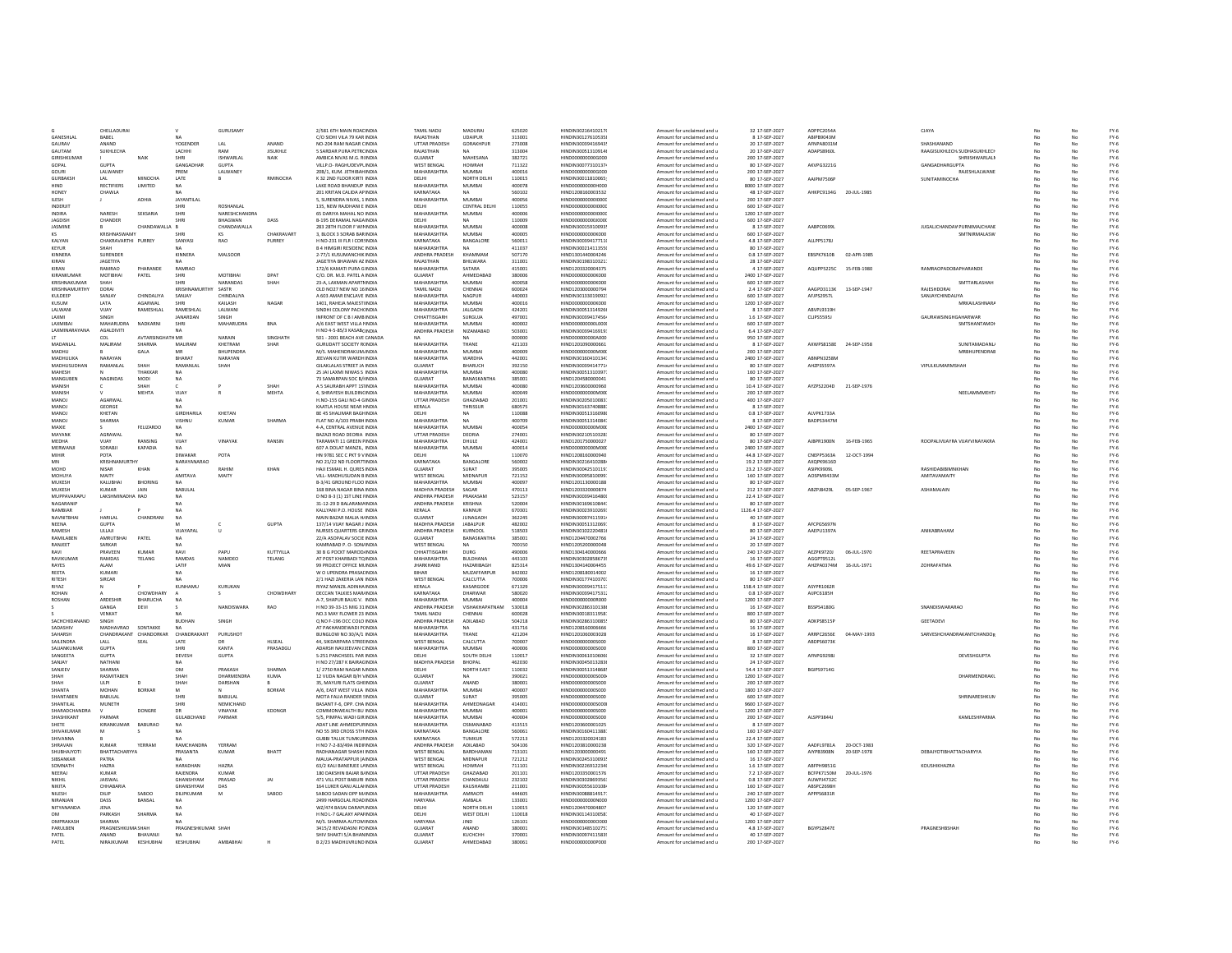| PEEYUSH                       | <b>JAIN</b>            |                          | N <sub>a</sub>             |                   |                  | HOUSE NO-8/1152 JAHNDIA                                  | UTTAR PRADESH                        | SAHARANPUR                      | 247001           | HINDIN30231610103                             | Amount for unclaimed and u                               | 51.2 17-SEP-2027                    |                        |              |                             |                       |                      |          | $FY-6$           |
|-------------------------------|------------------------|--------------------------|----------------------------|-------------------|------------------|----------------------------------------------------------|--------------------------------------|---------------------------------|------------------|-----------------------------------------------|----------------------------------------------------------|-------------------------------------|------------------------|--------------|-----------------------------|-----------------------|----------------------|----------|------------------|
| PRABHAKAE                     | REDDY                  | RAMIREDDY                | $\mathbf{v}$               |                   | RRAMIREDDY       | S/O V S R RAMI REDDY INDIA                               | ANDHRA PRADESH                       | CUDDAPAH                        | 516360           | HIND1204470005139                             | Amount for unclaimed and u                               | 30.4 17-SEP-2027                    | AKZPR8778B             | 12-JUL-1982  | <b><i>VSRRAMIREDDY</i></b>  |                       |                      | No       | $FY-6$           |
| PRADEEP                       | SINGH                  | ASWAL                    | SAHAB                      | SINGH             | ASWAL            | H.NO.-243 SHYAMPUR INDIA                                 | Uttarakhand                          | DEHRADUN                        | 249201           | HIND1202420000124                             | Amount for unclaimed and u                               | 20 17-SEP-2027                      | ADCPA6586C             | 17-OCT-1972  | RAJNIASWAL                  |                       | No                   | No       | $FY-6$           |
| PRADIP<br>PRAFILLI            | NAVIN<br>SHAMRAO       | KHANDWALLA<br>MHATRE     | SHR<br><b>NA</b>           | NAVIN             |                  | C/O. INDIAN INSTITUTI INDI                               | GUJARAT<br>MAHARASHTRA               | AHMEDABAD<br><b>MUMBAI</b>      | 380019<br>400101 | 1IND00000000P000<br>HIND1204720002048         | Amount for unclaimed and u                               | 300 17-SEP-2027<br>40 17-SEP-2027   |                        |              |                             | SMTANJALIPRAD         |                      | No       | $FY-6$           |
| PRAIAPAT                      | VASANTKUMAR            |                          | RAMABHA                    | MAGANRHA          |                  | 505 G KRISHNA VASAN INDIA<br>AT MANORPUR TA HIN INDIA    | GUIARAT                              | SARARKANTHA                     | 383001           | HINDIN30051314846                             | Amount for unclaimed and u<br>Amount for unclaimed and u | 3.2 17-SEP-2027                     | AMZPP9274C             |              | PRAJAPATIKANCHANBENV        |                       | No                   |          | $FY-6$<br>$FY-6$ |
| PRAMILA                       | HARI                   | <b>MONE</b>              | SHRI                       | <b>HARI</b>       |                  | ISMAIL BUILDING, 1ST INDIA                               | MAHARASHTRA                          | MUMBAL                          | 400014           | HIND000000000P000                             | Amount for unclaimed and u                               | 240 17-SEP-2027                     |                        |              |                             | <b>SHRIDILIPHARIM</b> | No                   | No       | $FY-6$           |
| PRAMOD                        | <b>IOSHI</b>           |                          | MURUDHAR                   | <b>IOSHI</b>      |                  | COM SPASTARIA LAN INDIA                                  | CHHATTISGARH                         | NA                              | 495006           | HIND1304140004148                             | Amount for unclaimed and u                               | 16 17-SEP-2027                      | AFPPISOOSG             | 25-1111-1955 | PRERNAIOSHI                 |                       | No                   | No       | $FY-6$           |
| PRAPHUL                       | YADAV                  |                          |                            |                   |                  | HOUSE NO 905 3RD FL INDIA                                | PUNJAB                               | NA                              | 147005           | HIND1208180007610                             | Amount for unclaimed and u                               | 3.2 17-SEP-2027                     |                        |              |                             |                       | No                   | No       | $FY-6$           |
| <b>PRASHAN</b>                | <b>KUMAR</b>           | AGARWAL                  | <b>NA</b>                  |                   |                  | H.NO.10/4/1 NEAR KAI INDIA                               | CHHATTISGARH                         | RAIPUR                          | 492001           | HINDIN30045011851                             | Amount for unclaimed and u                               | 982.4 17-SEP-2027                   |                        |              |                             |                       | No                   | No       | $FY-6$           |
| PRAVEEN                       | KADIYALI               | BALLAL                   |                            |                   |                  | 490 - 57 1 1ST A CROSSINDIA                              | KARNATAKA                            | BANGALORE                       | 560061           | HINDIN30007910053                             | Amount for unclaimed and u                               | 12 17-SEP-2027                      |                        |              |                             |                       |                      |          | $FY-6$           |
| PRAVEEN                       | KUMAR                  |                          | SADHU                      | POOJARY           |                  | S/O SADHU POOJARY 1INDI                                  | KARNATAKA                            | DAK, KANNADA                    | 574107           | HINDIN30021422847                             | Amount for unclaimed and u                               | 8 17-SEP-2027                       | <b>CRRPK0608Q</b>      |              | SADHUPOOJAR1                |                       |                      |          | $FY-6$           |
| <b>PUKHRA</b><br>PLIRRAL      | MULCHAND<br>KUNVARIL   | JAIN<br>GALA             | MR                         | KUNVARU           |                  | GANPATI TEMPLE ROA INDI<br>M/S. MAHENDRAKUM INDIA        | MAHARASHTRA<br>MAHARASHTRA           | NANDURBAR<br><b>MUMBAI</b>      | 425412<br>400009 | HIND1201090000301<br>HIND000000000P000        | Amount for unclaimed and u                               | 40 17-SEP-2027<br>200 17-SEP-2027   |                        |              |                             | <b>MRRHLIPFNDRAF</b>  | Nr                   |          | $FY-6$           |
| RAGESHREE                     | SURYAKANT              | <b>MEHTA</b>             | MR                         | SURYAKANT         |                  | 54 HUGHES RAOD MAI INDIA                                 | MAHARASHTRA                          | MUMRAL                          | 400007           | HIND000000008000                              | Amount for unclaimed and u<br>Amount for unclaimed and u | 1200 17-SEP-2027                    |                        |              |                             | <b>MSBHAVANAAM/</b>   | Nr                   |          | $FY-6$<br>$FY-6$ |
| RAGHWENDRA                    | NARAYAN                | MISHRA                   | <b>NA</b>                  |                   |                  | VILL AND POST SHAHA INDIA                                | UTTAR PRADESH                        | VARANASI                        | 221305           | HINDIN302269101119                            | Amount for unclaimed and u                               | 24 17-SEP-2027                      |                        |              |                             |                       |                      | No       | $FY-6$           |
| RAJEEV                        | <b>KUMAR</b>           | SAXENA                   | <b>NA</b>                  |                   |                  | 87/9 SHASTRI NAGAR I INDIA                               | <b>UTTAR PRADESH</b>                 | MEERUT                          | 250004           | HIND1203350001422                             | Amount for unclaimed and u                               | 600 17-SEP-2027                     |                        |              |                             |                       | No                   | No       | $FY-6$           |
| RAJESH                        | KUMAR                  | KHANNA                   | MR                         |                   | NKHANNA          | FLAT NO.80, EKJOT APTINDIA                               | DELHI                                | NORTH WEST                      | 110034           | HIND000000000R000                             | Amount for unclaimed and u                               | 1200 17-SEP-2027                    |                        |              |                             | MRSSUNITAKHAI         | No                   | No       | $FY-6$           |
| RAJESH                        | M                      | KHADAWALA                | MANSUKHLAI                 | KHADAWALA         |                  | RAJSAGAR, 10-24, HARINDIA                                | MAHARASHTRA                          | MUMBAI                          | 400010           | HIND000000000R000                             | Amount for unclaimed and u                               | 800 17-SEP-2027                     |                        |              |                             | REKHARKHADAW          | No                   | No       | $FY-6$           |
| RAM                           | ASRE                   |                          | DUJAI                      |                   |                  | SARUA JAMENTHI KUN INDIA                                 | UTTAR PRADESH                        | RAIBAREILLY                     | 229001           | HIND1201090009896                             | Amount for unclaimed and u                               | 40 17-SEP-2027                      | AJHPA3348K             | 05-OCT-1955  | <b>SUMITTRADEV</b>          |                       |                      | No       | $FY-6$           |
| RAM                           | LAL                    | SETH                     |                            | SALIGRAN          | SETH             | C/O. M/S. SETH SALES INDIA                               | PUNJAB                               | AMRITSAR                        | 143001           | HIND00000000R000                              | Amount for unclaimed and u                               | 1200 17-SEP-2027                    |                        |              |                             |                       |                      | No       | $FY-6$           |
| <b>RAMES</b><br><b>RAMESH</b> | MONJ<br>ROSHAN         | <b>JATANIA</b><br>RORANA | ROSHAN                     | LAL               | RORANA           | MAHAVEER SOCIETY N INDIA<br>NO 5 2ND CROSS MODINDIA      | <b>GUJARAT</b><br>KARNATAKA          | JAMNAGAR<br><b>BANGALORE</b>    | 361347<br>560022 | HIND1203600000252<br>HINDIN30089610266        | Amount for unclaimed and u<br>Amount for unclaimed and u | 120 17-SEP-2027<br>0.8.17-SEP-2027  | AASPC7136P             |              |                             |                       | No                   | No       | $FY-6$<br>$FY-6$ |
| RAMESH                        |                        | <b>MENON</b>             | <b>NA</b>                  |                   |                  | NO 37 DEVI NIVASAM : INDIA                               | TAMIL NADU                           | COIMBATORE                      | 641008           | HINDIN30023910594                             | Amount for unclaimed and u                               | 160 17-SEP-2027                     |                        |              |                             |                       | No                   | No       | $FY-6$           |
| <b>AASTHA</b>                 | SITLANI                |                          | HARPAL                     | SITLANI           |                  | 536 DWARKA PURI CO INDIA                                 | MADHYA PRADESH                       | INDORE                          | 452001           | HIND1203030000052                             | Amount for unclaimed and u                               | 20 17-SEP-2027                      | BSDPS7836Q             | 06-OCT-1978  | <b>HARPALSITLANI</b>        |                       | No                   | No       | $FY-6$           |
| ADITYA                        | M                      | RAO                      | MURALI                     | RAO               |                  | 8. SEA BIRD, 114, B.J. RINDIA                            | <b>MAHARASHTRA</b>                   | <b>MUMBAI</b>                   | 400050           | HIND000000000A000                             | Amount for unclaimed and u                               | 300 17-SEP-2027                     |                        |              | AAMODRAO                    |                       | No                   | No       | $FY-6$           |
| AKASH                         | MAHARSH                |                          | <b>NA</b>                  |                   |                  | S/O KANHIYA LAL SHAHNDIA                                 | RAJASTHAN                            | CHURU                           | 331001           | HIND1201210100495                             | Amount for unclaimed and u                               | 40 17-SEP-2027                      |                        |              |                             |                       |                      | No       | $FY-6$           |
| AMAR                          | <b>UDDHAVRAO</b>       | DANDIME                  | $\cup$                     | N                 | DANDIME          | DANDIME NIWAS BAR! INDIA                                 | <b>MAHARASHTRA</b>                   | LATUR                           | 413512           | HIND1203330000553                             | Amount for unclaimed and u                               | 20 17-SEP-2027                      | ALDPD6738N             | 20-JAN-1983  |                             |                       |                      | No       | $FY-6$           |
| AMIT                          |                        |                          |                            |                   |                  | 163 SHIVAJI WARD MA INDI                                 | MADHYA PRADESH                       | SAGAR                           | 470113           | HIND1203320001252                             | Amount for unclaimed and u                               | 502.4 17-SEP-2027                   |                        |              |                             |                       |                      |          | $FY-6$           |
| AMIT                          | KANTILAL               | JAIN                     |                            |                   |                  | 501 NIKKI APARTMENTINDIA                                 | MAHARASHTRA                          | MUMBAI                          | 400028           | HINDIN30051314837                             | Amount for unclaimed and u                               | 14.4 17-SEP-2027                    |                        |              |                             |                       | No                   | No       | $FY-6$           |
| <b>ANISH</b>                  | <b>GOPINATH</b>        |                          | RAGHAVAN                   | <b>GOPINATHAN</b> |                  | DREAMS PANDIT COLNINDIA                                  | <b>KFRALA</b>                        | TRIVANDRUM                      | 695003           | HINDIN30023912702                             | Amount for unclaimed and u                               | 12 17-SEP-2027                      | AOWPGS436              |              |                             |                       | No                   | No       | $FY-6$           |
| ANIANEYA<br>ANNAMMA           | VARA<br>ALEX           | PRASADCHALLAG SORHANA    | MR                         | CHALAM<br>ALEX    | CHALL<br>PCHACKO | 8/3/1 IOGAVANIPALEMINDIA<br>A-22, PEARL CO-OP HS INDIA   | ANDHRA PRADESH<br><b>MAHARASHTRA</b> | VISHAKHAPATNAM<br><b>MUMBAI</b> | 530026<br>400014 | HINDIN30051311871<br>HIND000000000A000        | Amount for unclaimed and u<br>Amount for unclaimed and u | 10.4.17-SEP-2027<br>600 17-SEP-2027 | ADMPC0629E             |              |                             |                       | N <sub>c</sub><br>No | No<br>No | $FY-6$<br>$FY-6$ |
| ANNAPURNA                     |                        | MANGAONKAR MR            |                            | AV                | MANGAONKAR       | S/3 B BLDG.GARDEN C INDIA                                | MAHARASHTRA                          | <b>MUMBAI</b>                   | 400016           | HIND000000000A000                             | Amount for unclaimed and u                               | 1200 17-SEP-2027                    |                        |              |                             | MRASHISHVMAN          | No                   | No       | $FY-6$           |
| ANNAPURNA                     |                        | MANGAONKAR AV            |                            | MANGAONKAR        |                  | S/3 B BLDG., GARDEN CINDIA                               | MAHARASHTRA                          | MUMBAI                          | 400016           | HIND000000000A000                             | Amount for unclaimed and u                               | 2400 17-SEP-2027                    |                        |              |                             | <b>MSMANISHAVM</b>    | No                   | No       | $FY-6$           |
| ANSHU                         | KAUSHAL                |                          | <b>BHAGWA</b>              | SWAROOK           | KAUS             | 229/1 CIVIL LINES -8 K(IND)                              | UTTAR PRADESH                        | BULANDSHAHR                     | 203001           | HINDIN30220110415                             | Amount for unclaimed and u                               | 27.2 17-SEP-2027                    | ALNPK7466N             |              |                             |                       |                      |          | $FY-6$           |
| <b>ARCHANA</b>                | RANI                   | SOOD                     | SURESH                     | KUMAR             | soo              | W/O MR SURESH KUMINDIA                                   | PUNJAB                               | MOG/                            | 142001           | HINDIN30133019465                             | Amount for unclaimed and u                               | 176 17-SEP-2027                     | AFTPS0696E             |              | USHARANI                    |                       | No                   |          | $FY-6$           |
| ARJUN                         | SINGH                  | DHALARIA                 | NA                         |                   |                  | VILL DHALARA POST DI INDIA                               | HIMACHAL PRADESH MANDI               |                                 | 176090           | HIND1203350001603                             | Amount for unclaimed and u                               | 20 17-SEP-2027                      |                        |              |                             |                       | N.                   |          | $FY-6$           |
| ARUN                          |                        | PANICKER                 | DESABALAN                  | PANICKER          |                  | FLAT NO -403 SWAMI 'INDIA                                | MAHARASHTRA                          | MUMBAI                          | 400022           | HINDIN30039417959                             | Amount for unclaimed and u                               | 40 17-SEP-2027                      | AOMPPR146F             |              |                             |                       |                      |          | $FY-6$           |
| ASI AMMIYA                    | <b>ACCHUMIYA</b>       | SAYYED                   | <b>ACCHI IMIYA</b>         | SAYYED            |                  | FLAT NO 306 B WING SINDIA                                | MAHARASHTRA                          | THANF                           | 401202           | HIND1204920001806                             | Amount for unclaimed and u                               | 40 17-SEP-2027                      | CXLPSS4SRL             | 01-IAN-1989  |                             |                       | Nr                   | No       | $FY-6$           |
| ATIT                          | PRADIPBHAI             | PETHANI                  | PG                         | PETHANI           |                  | 904 VIJAY CHAMBER N INDIA                                | MAHARASHTRA                          | <b>MUMBAI</b>                   | 400004           | HIND1203300000102                             | Amount for unclaimed and u                               | 160 17-SEP-2027                     | AMJPP6831F             | 12-AUG-1981  | POOJAPPETHAN                |                       | No                   | No       | $FY-6$           |
| ATUL                          | ANANDRAM               | LUNIYA                   | NA                         |                   |                  | FLAT NO.15 C-2 BUILDI INDIA                              | MAHARASHTRA                          | PUNE                            | 411033           | HIND1208160030051                             | Amount for unclaimed and u                               | 80 17-SEP-2027                      |                        |              |                             |                       |                      | No       | $FY-6$           |
| ATUL                          | GOEL                   |                          |                            |                   |                  | HNO 7/678 TO 7/680 M NDIA                                | <b>UTTAR PRADESH</b>                 | SAHARANPUR                      | 247001           | HIND1206180000003                             | Amount for unclaimed and u                               | 40 17-SEP-2027                      |                        |              |                             |                       |                      |          | $FY-6$           |
| AWADH                         | SHARAN                 | SINGH                    | HARIHAR                    | PRATAP            | SINGH            | H NO 16/689 GALI NO. INDIA                               | MADHYA PRADESH                       | REWA                            | 486001           | HINDIN30169611433                             | Amount for unclaimed and u                               | 80 17-SEP-2027                      | AYYPS2833D             |              | GANESHPRATAPSINGH           |                       |                      | No       | $FY-6$           |
| BABUBHA                       | PARIKH                 |                          |                            |                   |                  | C/O NAYAN K TALATI 1 INDI                                | GUJARAT                              | AHMEDABAD<br>NA                 | 380015           | HIND00000000B000                              | Amount for unclaimed and u                               | 1200 17-SEP-2027                    | AECPB4809E             |              | <b>MANDIRABHATTACHERJEE</b> |                       |                      |          | $PV-$            |
| BADAL<br><b>RENJIMIN</b>      | BHATTACHERJEE          | TUSCANO                  | BIDU                       | <b>BHUSAM</b>     | BHATTACH         | SASHI BHUSAN GHOSH INDIA<br>NANDAKHAL GHOTKH INDIA       | <b>WEST BENGAL</b><br>MAHARASHTRA    | THANF                           | 700123<br>401301 | HIND1203840000339<br>HINDIN30160410138        | Amount for unclaimed and u<br>Amount for unclaimed and u | 80 17-SEP-2027<br>160 17-SEP-2027   |                        | 07-JUL-1928  |                             |                       |                      |          | $FY-6$<br>$FY-6$ |
| BHOJWANI                      | SHYAM                  | UDHARAM                  | UDHARAM                    | BHOJWANI          |                  | 501 SHAILIA APARTME INDIA                                | MAHARASHTRA                          | <b>MUMBAI</b>                   | 400050           | HIND000000000B000                             | Amount for unclaimed and u                               | 1200 17-SEP-2027                    |                        |              |                             |                       | Nr                   | No       | $FY-6$           |
| BHUPENDRA                     | BHAVANJI               | GALA                     | BHAVANJI                   |                   |                  | MAHENDRAKUMAR BHNDIA                                     | MAHARASHTRA                          | <b>MUMBAI</b>                   | 400009           | HIND000000000B000                             | Amount for unclaimed and u                               | 200 17-SEP-2027                     |                        |              |                             |                       | No                   | No       | $FY-6$           |
| BHUPENDRA                     |                        | MEHTA                    | CHANDULAL                  | MEHTA             |                  | HEMANG 42 PRAHLAD INDIA                                  | GUJARAT                              | RAJKOT                          | 360001           | HINDIN30103924520                             | Amount for unclaimed and u                               | 40 17-SEP-2027                      | ACXPM5980C             |              | KRUNALBHUPENDRAMEHTA        |                       | No                   | No       | $FY-6$           |
| BRUESH                        | VISHWANATH             | PUJARI                   | <b>NA</b>                  |                   |                  | SAUJANYA SOC FLAT N INDIA                                | MAHARASHTRA                          | NASHIK                          | 422005           | HINDIN300239131952                            | Amount for unclaimed and u                               | 17.6 17-SEP-2027                    |                        |              |                             |                       |                      | No       | $FY-6$           |
| <b>BTR</b>                    | INDUSTRIES             | LTD                      |                            |                   |                  | 3RD FLOOR 40 GROSVI UNITED KINGDOM                       | <b>NA</b>                            |                                 | 000000           | HIND000000000B000                             | Amount for unclaimed and u                               | 1520640 17-SEP-2027                 |                        |              |                             |                       |                      | No       | $FY-6$           |
| CHANDRA                       | <b>HEKAR</b>           | <b>RAO</b>               | RANGAPPA                   | SHIVARAM          |                  | H NO.9/256 AGASARA INDIA                                 | KARNATAKA                            | DAK, KANNADA                    | 576114           | HIND1205670000117                             | Amount for unclaimed and u                               | 0.8 17-SEP-2027                     | ASUPR3521M             | 03-JUN-1948  |                             |                       |                      |          | $FY-6$           |
|                               |                        |                          |                            |                   |                  |                                                          |                                      |                                 |                  |                                               |                                                          |                                     |                        |              |                             |                       |                      |          |                  |
| CHILAMANTULA                  | SANJEEVKUMAR           |                          | KISHAN                     | CHILAMANTULA      |                  | H NO-5-11-51/11/D1 PINDIA                                | ANDHRA PRADESH                       | ADILABAD                        | 504106           | HIND1203810000109                             | Amount for unclaimed and                                 | 160 17-SEP-2027                     | AJDPC6150B             | 16-MAR-1975  | CHILAMANTULAKISHAN          |                       | Nr                   |          | $FY-6$           |
| DEEPAK                        | soon                   |                          |                            |                   | SOOD             | C3 / 157 2ND FLOOR J/ INDIA                              | <b>DELHI</b>                         | NORTH DELHI                     | 110015           | HIND1202420100001                             | Amount for unclaimed and u                               | 160 17-SEP-2027                     | AIXPS4181R             |              |                             |                       | Nr                   | No       | $FY-6$           |
| DESAL                         | MANHER                 | CHIMANI AI               | CHIMANI AL                 | KASANII           | DE               | 301-PRAKRUTI TOWER INDIA                                 | GUIARAT                              | VADODARA                        | 390007           | HIND0000000000000                             | Amount for unclaimed and u                               | 700 8 17-SEP-2027                   |                        |              |                             | DESAICHIMANI AI       | No                   | No       | $PV-6$           |
| MADHULIKA                     | NARAYAN                |                          | SHRI                       | BHARAT            | NARAYAN          | C/O. S. R. PALIWAL, JA INDIA                             | MAHARASHTRA                          | <b>WARDHA</b>                   | 442001           | HIND000000000M000                             | Amount for unclaimed and u                               | 4800 17-SEP-2027                    |                        |              |                             |                       | No                   | No       | $FY-6$           |
| RUKMANI                       | <b>MEHTA</b>           |                          | <b>NA</b>                  |                   |                  | USHA COLONY BHAWA INDIA                                  | RAJASTHAN                            | <b>JHALAWAR</b>                 | 326502           | HINDIN30198310549                             | Amount for unclaimed and u                               | 80 17-SEP-2027                      |                        |              |                             |                       | No                   | No       | $FY-6$           |
| RAKESH                        | CHAUDHARY              |                          |                            |                   |                  | HO.NO.-227/13 U.E. KUNDIA                                | HARYANA                              | NA                              | 136118           | HINDIN30198310428                             | Amount for unclaimed and u                               | 560 17-SEP-2027                     |                        |              |                             |                       | No                   | No       | $FY-6$           |
| VANESSA                       | RODRICKS               |                          | BERTRAND                   | RODRICKS          |                  | C/4/27, STERIAR BAUG INDI                                | MAHARASHTRA                          | MUMBAI                          | 400009           | HIND000000000V000                             | Amount for unclaimed and u                               | 1200 17-SEP-2027                    |                        |              |                             | BERTRANDRODR          |                      |          | $FY-6$           |
| DESAI                         | MANHER                 | CHIMANLAI                | CHIMANLAL                  | KASANJI           | DE               | 301-PRAKRUTI TOWER INDI                                  | GUJARAT                              | VADODARA                        | 390007           | HIND000000000D000                             | Amount for unclaimed and u                               | 700.8 17-SEP-2027                   |                        |              |                             | DESAIPRITIMANI        | No                   |          | $FY-6$           |
| MOHINDER                      | PAI<br>PRAMILA         | SINGHSAHAN<br>RAI        | SHRI<br>wo.                | SAVTAR            | SINGHS           | C/O.STANDARD PRODUNDIA                                   | MAHARASHTRA<br>ANDHRA PRADESH        | <b>MUMBAI</b><br>NELLORE        | 400004<br>524002 | HIND000000000M00<br>HIND0000000005000         | Amount for unclaimed and u                               | 1200 17-SEP-2027                    |                        |              |                             |                       | Nr                   |          | $FY-6$           |
| <b>RAMCHANDRA</b>             | RUKMASA                | MENGIL                   | <b>NA</b>                  | LATE              | MRKSS            | 12/643, OLD GOVT. HSI INDIA<br>104 CHANDAN NAGAR INDIA   | MAHARASHTRA                          | SHOLAPLIR                       | 413004           | HINDIN30051311711                             | Amount for unclaimed and u                               | 2400 17-SEP-2027<br>40 17-SEP-2027  |                        |              |                             |                       |                      |          | $FY-6$<br>$FY-6$ |
| <b>RHFFMA</b>                 | VENKATA                | NAGENDRA                 | NARASAIAH                  | <b>RHFFMA</b>     |                  | 437 2ND MAIN FAST O INDIA                                | KARNATAKA                            | <b>BANGALORE</b>                | 560016           | HINDIN30177413404                             | Amount for unclaimed and u<br>Amount for unclaimed and u | 16 17-SEP-2027                      | ABLPN0030D             |              | KIYOTHINAGENDRA             |                       | No                   | No       | $PV-6$           |
| YOGITHA                       | NAGA                   | BADAM                    |                            | SRINIVASA         | RAO              | D/O DR B SRINIVASA R INDIA                               | ANDHRA PRADESH                       | NELLORE                         | 524001           | HIND1204340000020                             | Amount for unclaimed and u                               | 244 17-SEP-2027                     | ANUPB4444Q             | 10-DEC-1988  | BADAMSRINIVASARAO           |                       | No                   | No       | $FY-6$           |
| <b>ISHA</b>                   |                        |                          | NARENDRA                   | <b>KUMAR</b>      | <b>GUPTA</b>     | H.NO-23 SIVILALAINSA INDIA                               | UTTAR PRADESH                        | BULANDSHAHR                     | 203001           | HINDIN30282210162                             | Amount for unclaimed and u                               | 176 17-SEP-2027                     | AAQPI2725N             |              | NARENDRAKUMARGUPTA          |                       |                      | No       | $FY-6$           |
| SHANTU                        | SEN                    |                          | CHITTA                     | RANJAN            | SEN              | WEST BHUBABBAN CH INDIA                                  | TRIPURA                              | NORTH TRIPURA                   | 799001           | HINDIN30125028985                             | Amount for unclaimed and u                               | 0.8 17-SEP-2027                     | AZKPS8033Q             |              |                             |                       |                      |          | $FY-6$           |
| <b>KAILAS</b>                 | NARAIN                 | AGARWAI                  |                            | SATYA             | NARAINAC         | 1401, RAHEJA MAJESTI INDI                                | MAHARASHTRA                          | MUMBAI                          | 400016           | HIND000000000K000                             | Amount for unclaimed and u                               | 1200 17-SEP-2027                    |                        |              |                             | MRSKUSUMLATA          |                      |          | $FY-6$           |
| SHEKHAR                       | SHRIKRISHN             | AMRAOTIKAR               | SHRIKRISHNA                | RAJARAM           |                  | VRUNDAWAN NEAR IC INDI                                   | MAHARASHTRA                          | AKOLA                           | 444001           | HIND1203840001223                             | Amount for unclaimed and u                               | 100 17-SEP-2027                     | ASPPARAGAP             | 15-MAR-1981  | SHAMALISHEKHARAMRAOTIKAR    |                       |                      |          | $FY-6$           |
|                               | SHIVA                  | RAI                      | RHARATH                    | RAO               |                  | 3-63/2/A NAGARAM K INDIA                                 | ANDHRA PRADESH                       | <b>NA</b>                       | 500062           | HIND1201060001702                             | Amount for unclaimed and u                               | 16 17-SEP-2027                      | AGGPC4837K             | 02-JUL-1984  | BHARATHRAOCHEERNAPALLY      |                       |                      |          | $FY-6$           |
| <b>GUINAR</b><br>LALITHA      | DHANRAL                | <b>RENGALI</b><br>NAIDU  | MR<br><b>NA</b>            | KAISER            | HBENGAL          | Z A VASI 77 R C BHATT INDIA<br>FLAT NO A/4 NITRON LINDIA | MAHARASHTRA<br>MAHARASHTRA           | MUMRAL<br>PUNE                  | 400009<br>411014 | HIND0000000006000<br>HIND1205810000153        | Amount for unclaimed and u<br>Amount for unclaimed and u | 1200 17-SEP-2027<br>80 17-SEP-2027  |                        |              |                             | MRSSARAZZLIMK         | No<br>No             | No       | $FY-6$<br>$FY-6$ |
| MITA                          |                        | <b>MEHTA</b>             | KETAN                      | MEHTA             |                  | AMRATLAL C. MEHTA I INDIA                                | MAHARASHTRA                          | MUMRAL                          | 400064           | HIND000000000M00                              | Amount for unclaimed and u                               | 300 17-SEP-2027                     |                        |              |                             | SWATIRMFHTA           | No                   | No       | $FY-6$           |
| SHASHANK                      | KUMAR                  | MISHRA                   | <b>LAKSHMIKANT</b>         | MISHRA            |                  | HNO I 375 WARD NO 5 INDIA                                | UTTAR PRADESH                        | MIRZAPUR                        | 231217           | HIND1202990003369                             | Amount for unclaimed and u                               | 80 17-SEP-2027                      | AFYPM8643L             | 26-SEP-1973  |                             |                       |                      | No       | $FY-6$           |
| OMPRAKASH                     | LADDA                  |                          | <b>NA</b>                  |                   |                  | H NO 7-115/2   B ROALINDIA                               | ANDHRA PRADESH                       | ADILABAD                        | 504208           | HIND1203810000019                             | Amount for unclaimed and u                               | 80 17-SEP-2027                      |                        |              |                             |                       |                      | No       | $FY-6$           |
| RAJARAM                       | LODH                   |                          |                            |                   |                  | VILLAGE-SIMARI BADI INDI                                 | MADHYA PRADESH                       | NARASINGHPUR                    | 487114           | HIND1203320022413                             | Amount for unclaimed and u                               | 22.4 17-SEP-2027                    |                        |              |                             |                       |                      |          | $FY-6$           |
| ASHOK                         | <b>HANTILAL</b>        | SHAH                     | MR                         | SHANTILAI         | SHAH             | SANYOGITA GANJ INDI INDI                                 | MADHYA PRADESH                       | INDORE                          | 452001           | HIND000000000A00                              | Amount for unclaimed and u                               | 900 17-SEP-2027                     |                        |              |                             |                       |                      |          | $FY-6$           |
| SUDARSHAN                     | KUMAR                  | MONGA                    | SATISH                     | KUMAR             | MONGA            | 28 C BLOCK NAI MANC INDIA                                | HARYANA                              | <b>SIRSA</b>                    | 125055           | HINDIN30177413714                             | Amount for unclaimed and u                               | 16 17-SEP-2027                      | AAWPM7270              |              | PREETIMONG                  |                       | No                   | No       | $FY-6$           |
| <b>VIMALA</b>                 | MAFATI AL              | CHOKSL                   | SHRI                       | CHOKSL            | MAFATI AL        | SUNITA FLAT NO. 8.98 INDIA                               | MAHARASHTRA                          | MUMBAL                          | 400005           | HIND000000000V000                             | Amount for unclaimed and u                               | 2400 17-5FP-2027                    |                        |              |                             |                       |                      | No       | FY-6             |
| GOPAL                         | KRISHNA                | LUTHRA                   | DR                         | JASWANT           | DASSLUT          | H NO 366 B SECTOR 7 INDIA                                | HARYANA                              | KARNAL                          | 132001           | HIND000000000G000                             | Amount for unclaimed and u                               | 4800 17-SEP-2027                    |                        |              |                             |                       | No                   | No       | $FY-6$           |
| MANJU<br>SARITA               | DEVI<br><b>JAIN</b>    | <b>KARWA</b>             | SURENDRA                   | KARWA             |                  | P.S.ENTERPRISES DHIN INDIA                               | ASSAM                                | <b>NAGAON</b>                   | 782002           | HIND000000000M000                             | Amount for unclaimed and u                               | 1200 17-SEP-2027                    |                        |              |                             | <b>SURENDRAKUMA</b>   | No<br>No             | No       | $FY-6$           |
|                               |                        |                          |                            |                   |                  | 201 RAHMANI RESIDEI INDIA                                | MADHYA PRADESH                       | GWALIOR                         | 474001           | HIND1201130000079                             | Amount for unclaimed and u                               | 248 17-SEP-2027                     |                        |              |                             |                       |                      | No       | $FY-6$           |
| PATIL<br>AKHI                 | BHARATI<br>NICHANI     | SUDHAKAF                 | SUBHASH                    | MAHADU            | PATIL            | PAWARWADI NEAR HAINDIA<br>1D 14TH AVENUE HAR INDIA       | <b>MAHARASHTRA</b><br>TAMIL NADU     | <b>JALGAON</b><br>CHENNAL       | 424101<br>600031 | HINDIN30220111076<br>HIND1208160001449        | Amount for unclaimed and u<br>Amount for unclaimed and u | 80 17-SEP-2027<br>40 17-SEP-2027    | BDAPP9410M             |              | SUDHAKARPATI                |                       |                      | No       | $FY-6$           |
| DEED                          | <b>VIRUPAKSHA</b>      | HEGDE                    | <b>NA</b>                  |                   |                  | WOCKHARDT LIMITED. INDIA                                 | MAHARASHTRA                          | AURANGARAD                      | 431210           | <b>HINDOOOOOOOOOOOO</b>                       | Amount for unclaimed and u                               | 1200 17-SEP-2027                    |                        |              |                             |                       | Nr                   | No       | $FY-6$<br>$FY-6$ |
| VIBHOR                        | KUMAR                  | BHATT                    |                            |                   |                  | BEHIND GLASS GODOV INDIA                                 | Uttarakhand                          | DEHRADUN                        | 249204           | HINDIN30165310244                             | Amount for unclaimed and u                               | 40 17-SEP-2027                      |                        |              |                             |                       | No                   | No       | $FY-6$           |
| SONAL                         | TRIBHLIVANDAS CHAWDA   |                          | TRIRHI IWANDAS CHAWDA      |                   |                  | FLAT NO. 1404 14TH FIINDIA                               | MAHARASHTRA                          | MUMBAL                          | 400068           | HINDIN30021421806                             | Amount for unclaimed and u                               | 4 17-SEP-2027                       | ACDPW1713H             |              |                             |                       | No                   | No       | $FY-6$           |
| <b>STATE</b>                  | RANK                   | OFINDIAPERSON/ NA        |                            |                   |                  | STATE BANK OF INDIA INDIA                                | MAHARASHTRA                          | MUMBAL                          | 400023           | HINDIN30611490015                             | Amount for unclaimed and u                               | SSS 17-SEP-2027                     | AAACS8577K             |              |                             |                       | N <sub>L</sub>       | No       | $FY-6$           |
| STEVEN                        | CRASTO                 |                          | <b>NA</b>                  |                   |                  | AMEER HOUSE.4TH FUINDIA                                  | MAHARASHTRA                          | <b>MUMBAI</b>                   | 400039           | HIND0000000005000                             | Amount for unclaimed and u                               | 600 17-SEP-2027                     |                        |              |                             |                       | No                   | No       | $FY-6$           |
| SUDAM                         | <b>HARI</b>            | <b>BHOIR</b>             | HARI                       |                   |                  | GOKARNA JAI HIND CC INDIA                                | MAHARASHTRA                          | THANE                           | 421202           | HIND1203320000573                             | Amount for unclaimed and u                               | 120 17-SEP-2027                     | AAWPB0741M 01-DEC-1945 |              |                             |                       |                      | No       | $FY-6$           |
| <b>SUJATHA</b>                | NAGENDRA               |                          |                            |                   | NAGENDRA         | NO 836 10TH MAIN BT INDIA                                | KARNATAKA                            | BANGALORE                       | 560076           | HINDIN30323710023                             | Amount for unclaimed and u                               | 16 17-SEP-2027                      | ACWPN8244F             |              | TVNAGENDRA                  |                       |                      | No       | $FY-6$           |
| SULABHA                       | SUBHASH                | CHAUDHAR                 | SUBHASH                    | CHAUDHARI         |                  | A 1 R B CLASSIC 25 BULINDI                               | MAHARASHTRA                          | AURANGABAD                      | 431005           | HINDIN30051310892                             | Amount for unclaimed and u                               | 47.2 17-SEP-2027                    | ACJPC9535H             |              |                             | SUBHASHCHAUD          |                      |          | $FY-$            |
| SULOCHANA                     |                        | RUPANI                   |                            | LACHHMANDAS       | GR               | 7, JEEVAN SATYAKAM : INDIA                               | MAHARASHTRA                          | <b>MUMBAI</b>                   | 400050           | HIND0000000005000                             | Amount for unclaimed and u                               | 300 17-SEP-2027                     |                        |              |                             | SHRILACHHMANI         | No                   |          | $FY-6$           |
| SULOCHANA                     |                        | RUPANI                   | LATE                       | LACHHMANDAS       |                  | C/O, MAHESH K, SACH INDIA                                | MAHARASHTRA                          | MUMBAL                          | 400016           | HIND000000000S000                             | Amount for unclaimed and u                               | 300 17-SEP-2027                     |                        |              |                             | <b>JAGDISHLRUPAN</b>  | N.                   |          | $FY-6$           |
| SUNIL<br>SUNIL                | SARIN<br>SUNDARESWARAN |                          | <b>NA</b><br>SUNDARESWARAN |                   |                  | C-7 MAHARANI RAGH INDIA<br>182 2ND LANE 2ND FLUNDIA      | DELHI                                | SOUTH DELHI<br><b>BANGALORE</b> | 110065<br>560034 | HIND0000000005000<br><b>HINDIN30051315857</b> | Amount for unclaimed and u<br>Amount for unclaimed and u | 200 17-SEP-2027<br>0.8.17-SEP-2027  | RHOPSR121F             |              |                             |                       |                      | No       | $FY-6$<br>$PV-6$ |
| <b>SUNITA</b>                 | KHANNA                 |                          | MR                         |                   | KKHANNA          | FLAT NO.80.EKJOT APT INDIA                               | KARNATAKA<br>DELHI                   | NORTH WEST                      | 110034           | HIND0000000005000                             | Amount for unclaimed and u                               | 1200 17-SEP-2027                    |                        |              |                             | MRRAJESHKUMA          | No                   | No       | $FY-6$           |
| SURBH                         | NARULA                 |                          | <b>NA</b>                  |                   |                  | C1/37 JANAK PURI NEVINDIA                                | DELHI                                | WEST DELHI                      | 110058           | HINDIN30051316703                             | Amount for unclaimed and u                               | 32 17-SEP-2027                      |                        |              |                             |                       |                      | No       |                  |
| SURESH                        | CHAND                  | KHART                    |                            |                   |                  | SURESH CHAND KHATFINDIA                                  | RAJASTHAN                            | NAGAUR                          | 341303           | HIND1203350000118                             | Amount for unclaimed and u                               | 8 17-SEP-2027                       |                        |              |                             |                       |                      |          | $FY-6$<br>$FY-6$ |
| <b>SURES</b>                  | LILADHAR               | <b>JOSHI</b>             | LILADHAF                   | <b>GIRDHARBHA</b> |                  | 27 B RATNADEEP SOCI INDIA                                | MAHARASHTRA                          | MUMBAI                          | 400078           | HINDIN30197510059                             | Amount for unclaimed and u                               | 24 17-SEP-2027                      | ADOPJ1271H             |              |                             | <b>LINASURESHJOSH</b> |                      |          | $FY-6$           |
| SURESHKUMAR                   | DALCHHARAM             | PATEL                    |                            |                   |                  | STREET NO-1 OLD LAXIINDIA                                | GUJARAT                              | <b>BANASKANTHA</b>              | 385001           | HIND1204780000056                             | Amount for unclaimed and u                               | 80 17-SEP-2027                      |                        |              |                             |                       |                      |          | $FY-$            |
| SUSHIL<br>TARAREN             | MOHANLAL<br><b>HAH</b> | MOHTA                    | MOHANLA<br>MAGANLAL        | SURAJMALI         |                  | HOUSE NO 114 WARD INDIA<br>5/5/137 SARDAR RALK INDIA     | MAHARASHTRA<br>GUIARAT               | WARDHA<br><b>NA</b>             | 442001<br>394602 | HIND1201320000323<br>HIND000000000T000        | Amount for unclaimed and u<br>Amount for unclaimed and u | 160 17-SEP-2027<br>1600 17-5FP-2027 | ACDPM2433M             |              | SAROJSUSHILMOHTA            | RASIKI ALSHAH         |                      |          | $FY-6$<br>$PV-6$ |